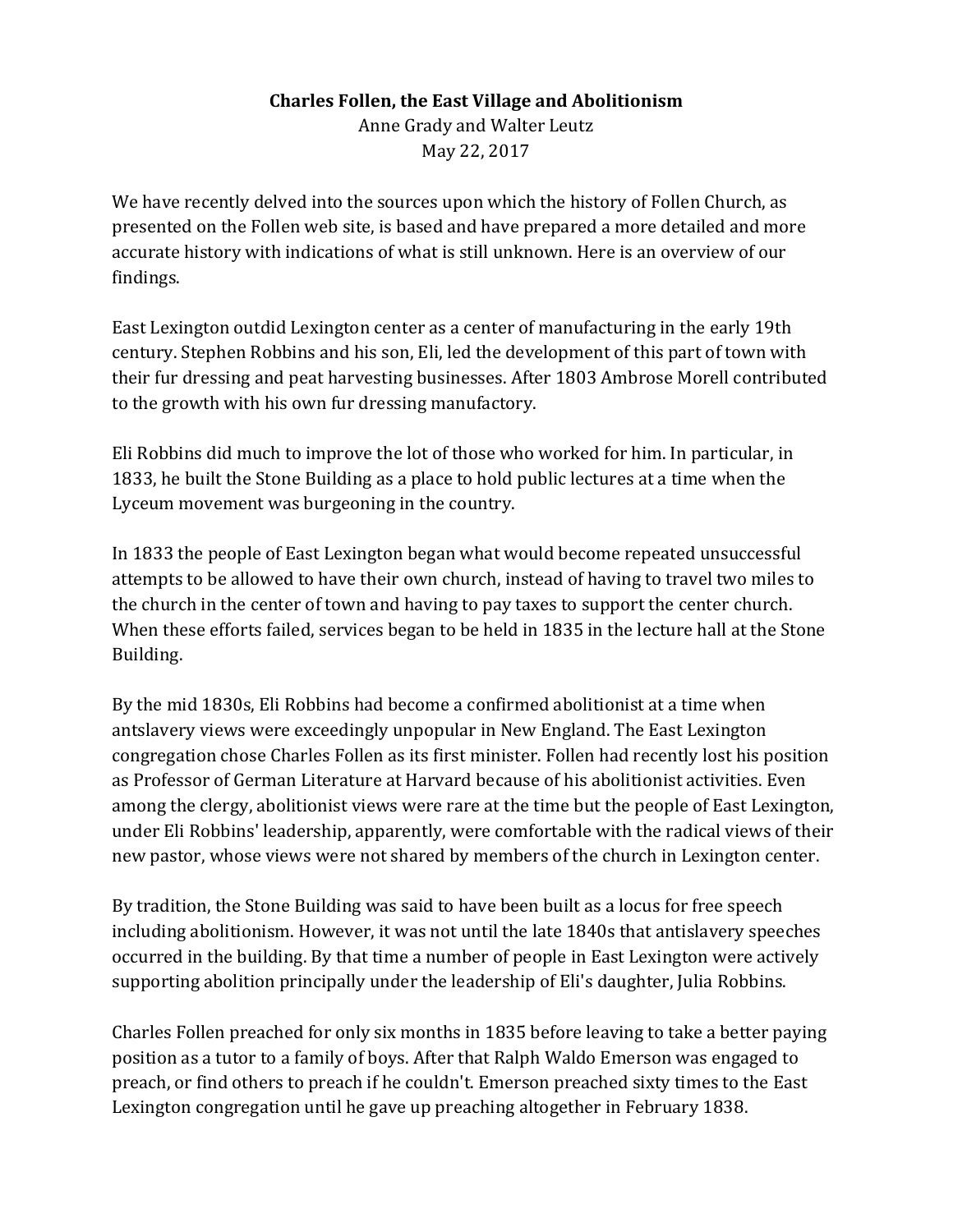It was not until 1845, when the Town's ministerial fund was opened to all religious organizations, that the people of East Lexington were relieved of supporting the First Parish. However, previously in 1839 they had persuaded Charles Follen to return to East Lexington as their minister. The people set to work to raise money to build a new church. Fund raising included holding the first East Village Fair, a tradition that continues to this day. Charles Follen, who had studied architecture in Germany, designed the building we still use. The unique octagonal church design was intended to bring the congregation and minister closer together and to symbolize the inclusive mission of the congregation. As Charles Follen prayed at the groundbreaking in 1839:

[May] this church never be desecrated by intolerance, or bigotry, or party spirit; more especially its doors might never be closed against any one, who would plead in it the cause of oppressed humanity; within its walls all unjust and cruel distinctions might cease, and there all men might meet as brethren.

**Tragically, Follen was not able to attend the dedication in January 1840 because he** died the day before on a fire on the steamship Lexington on its way from New York to Boston.

Our research is ongoing as we attempt to understand the views, the roles, and the actions of our forebears as they faced controversial issues involving race, gender, politics, the law, and moral obligations. Among remaining questions are:

-- When and why did Eli Robbins and his daughters become abolitionists?

-- What more can we learn about the roles of Charles Follen and Ralph Waldo Emerson as preachers in East Lexington between 1835 and 1838?

- -- Why was it the late 1840s before antislavery speeches came to the Stone Building?
- -- Did Dr. Follen give antislavery sermons in East Lexington?

 

- -- Who else in East Lexington shared his views on abolition in the 1830s and 1840s?
- -- Is sympathy to abolition implied by East Lexington's choice of Follen?
- --Did Lexington native Theodore Parker play a role in abolition politics in East Lexington?

To help answer these questions we have delved into some original and historical sources. They include biographies of Follen by Eliza Cabot Follen<sup>1</sup> and George Spindler,<sup>2</sup> mentions of Follen by abolitionist Samuel May,<sup>3</sup> Richard Kollen's history of Lexington,<sup>4</sup> and a history of

<sup>3</sup> Samuel J. May, *Some Recollections of our Antislavery Conflict* (Boston: Fields, Osgood & Co., 1869). (http://quod.lib.umich.edu/m/moa/abt7666.0001.001/267?page=root;rgn=full+text;size=100;view=image)

<sup>&</sup>lt;sup>1</sup> Eliza Cabot Follen, *Life of Charles Follen* (Cambridge: Metcalf, Keith & Nichols, 1842). (https://catalog.hathitrust.org/Record/100114574)

<sup>&</sup>lt;sup>2</sup>George W. Spindler, *the Life of Karl Follen* (Chicago: University of Chicago Press, 1917). (https://archive.org/stream/lifekarlfollena00spingoog#page/n202/mode/2up)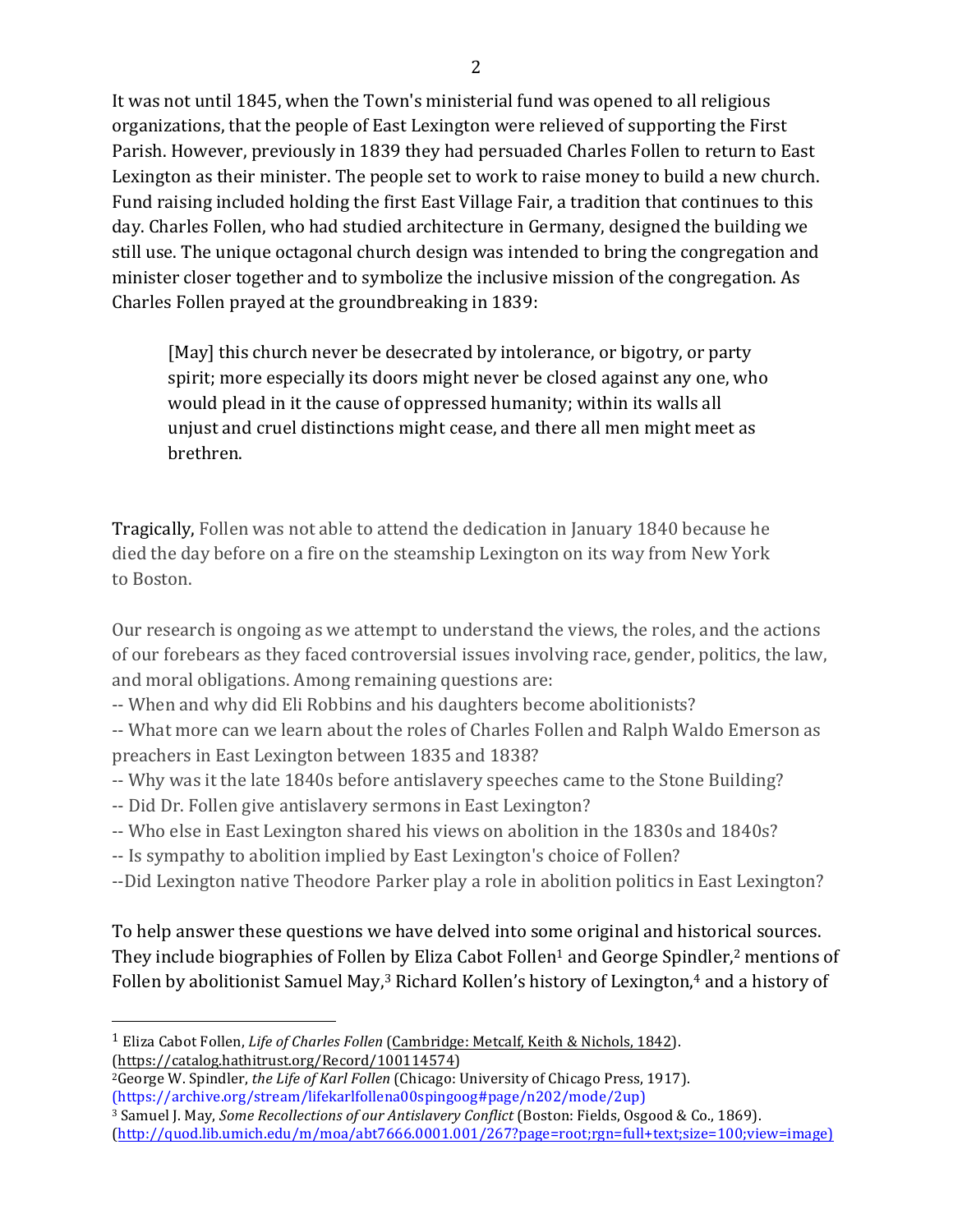Follen Church by Follen Minister Douglas Brayton.<sup>5</sup> The story that has emerged from these and other sources is more complicated that we imagined but we think it is worth telling.

# Background: Antislavery in Massachusetts and the US

Rev. John Hancock, Captain William Reed, Benjamin Muzzey, Francis Bowman, Esq., Lt. Robert Harrington, Matthew Bridge, William Munroe, Deacon Samuel Stone, Daniel Tidd, Deacon Joseph Estabrook, Ebenezer Fisk, Samuel Lock. Lexingtonians will recognize these as names of town schools and streets, but according to Lexington historian Richard Kollen,<sup>6</sup> they are also names of Lexington slaveholders. Kollen reports that as of 1754 there were 24 slaves living in Lexington. This little slice into Lexington history is a piece of the frame for the Follen story.

According to the Massachusetts Historical Society on July 8, 1783, "slavery was effectively abolished in Massachusetts, with the ruling by the Massachusetts Supreme Court in the Commonwealth v. Jennison case. A slave named Quock Walker sued his owner for his freedom. The court ruled that he was free and the Commonwealth brought suit for wrongful imprisonment of Walker by Jennison. The court used the Massachusetts Declaration of Rights in the Massachusetts Constitution, which states "all men are born free and equal," as the basis for saying that slavery was abolished under the Massachusetts Constitution.

It's worth noting that Massachusetts was the first state to completely abolish slavery.<sup>7</sup> Other states moved against slavery earlier, e.g., Vermont in its 1777 Constitution and Pennsylvania in 1780 by statute, but abolition in both applied only to children, leaving current adult slaves in bondage. This gradual abolition approach was followed by Connecticut, New Hampshire, New York and Rhode Island, leaving slaves in some of these states as late as 1847.

# Charles Follen and the Antislavery Movement

Almost as soon as he arrived in this country in 1824, Charles Follen realized that slavery was a direct contradiction of the rights of universal freedom for which the American Revolution was fought. He declined to pursue a permanent position in Virginia because of slavery in the state. His views were reinforced when he gave a well-spoken black man a ride in his carriage in the rain in 1831. The man spoke movingly of slavery and the bravery

<u> 1989 - Andrea San Andrea San Andrea San Andrea San Andrea San Andrea San Andrea San Andrea San Andrea San An</u>

<sup>&</sup>lt;sup>4</sup> Richard Kollen, *Lexington: From Liberty's Birthplace to Progressive Suburb* (Portsmouth, New Hampshire: Arcadia Press, 2004).

<sup>&</sup>lt;sup>5</sup> Douglas Percy Brayton, *The History of Follen Church: Centennial History.* (Lexington: Follen Church, 1939). (http://www.calliope.org/follen/1940\_History\_of\_Follen\_Church.pdf)

<sup>&</sup>lt;sup>6</sup> Richard Kollen, 2011. "Slavery in Lexington" Unpublished paper, delivered March 17, 2011 at Grace Chapel.

<sup>7</sup> https://en.wikipedia.org/wiki/Abolition\_of\_slavery\_timeline#1701.E2.80.931799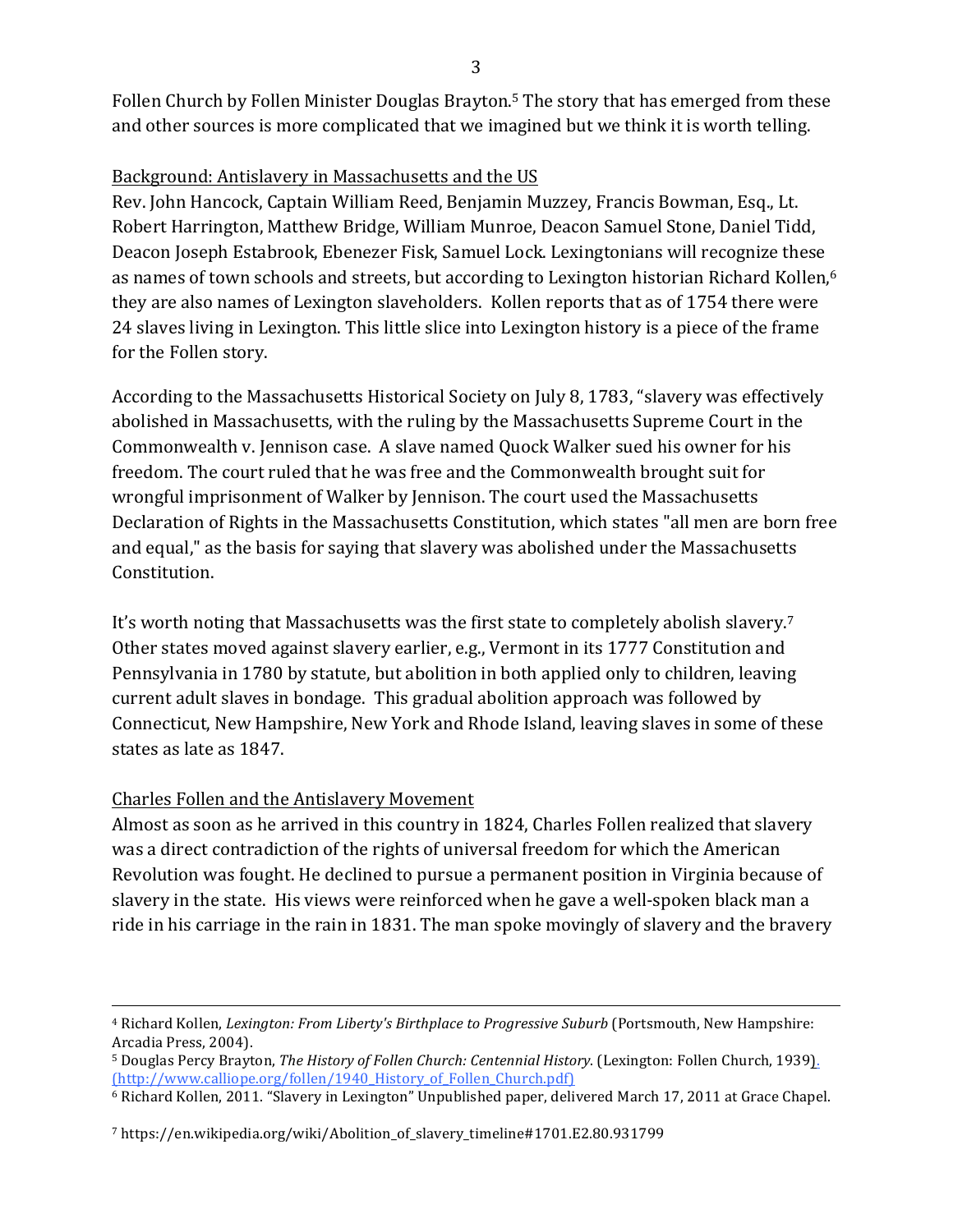of Mr. Walker, who had sent an "incendiary" pamphlet to the south. Shortly after this meeting Follen went to meet William Lloyd Garrison.<sup>8</sup>

Follen was an early and prominent member of the Massachusetts movement to abolish slavery in the remaining slave states, and Massachusetts was the center of the national antislavery movement in the 1830s. The movement was not without controversy. William Lloyd Garrison released the first copy of the Liberator on January 1, 1831 in Boston. In January 1832 a small number of Boston men formed the Society of New England. Soon antislavery societies were formed in more cities. The Middlesex County Anti-Slavery Society, in which several residents of East Lexington were active, was founded in 1834. The US movement built on the English movement, which saw the abolition of the slave trade in the Empire in 1807, the founding of the Anti-Slavery Society in 1823, and the abolition of slavery throughout the Empire in 1833. The antislavery movement was condemned in many quarters  $-$  not just in the South.

The most thorough treatment of Follen's antislavery involvement is found in Spindler.<sup>9</sup> He reports that Follen had started talking antislavery in 1830. Follen based his position on Johann Fichte's doctrine of mankind's right to self-determination, and Follen called slavery an example of using society to "oppress human beings simply because mother nature had arrayed them in black and red." Follen reportedly said that slavery was still allowed "because some cents less on every pound of cotton will satisfy the sensible and practical people all over the world that slave labor is useful and slavery is right."<sup>10</sup>

By 1831 Follen was well connected with the abolitionist movement. He visited Garrison repeatedly and encouraged him in his efforts, though many Boston-area ministers did not associate with Garrison because of his radical language and stances. Follen did not speak to the Boston Anti-Slavery Society in its first year. By that time he had become a Professor of German Literature at Harvard, and he was warned by his superiors there not to participate in abolitionist efforts. They reminded him that as a foreigner he shouldn't meddle with a "question whose aim it was the subversion of an American institution."<sup>11</sup> Follen went ahead and was demoted by Harvard from Professor to instructor of German.

The spring of 1835 into 1836 was a turbulent time with antislavery meetings getting broken up by mobs in the Boston area. By this time Follen was on the board of managers of the Boston Anti-Slavery Society. (April 1835 was also when Follen was called to preach in East Lexington in the Stone Building.) In the spring of 1836 Follen joined other antislavery activists on a speaking tour. Foreigners like Follen were warned to keep out of it. He came

 <sup>8</sup> Eliza Cabot Follen, *Life of Charles Follen* (Cambridge: Metcalf, Keith & Nichols, 1842), 304.

<sup>&</sup>lt;sup>9</sup> George W. Spindler, *The Life of Karl Follen* (Chicago: University of Chicago Press, 1917), 186-223.

<sup>&</sup>lt;sup>10</sup> Ibid., 191.

<sup>11</sup> Ibid., 192.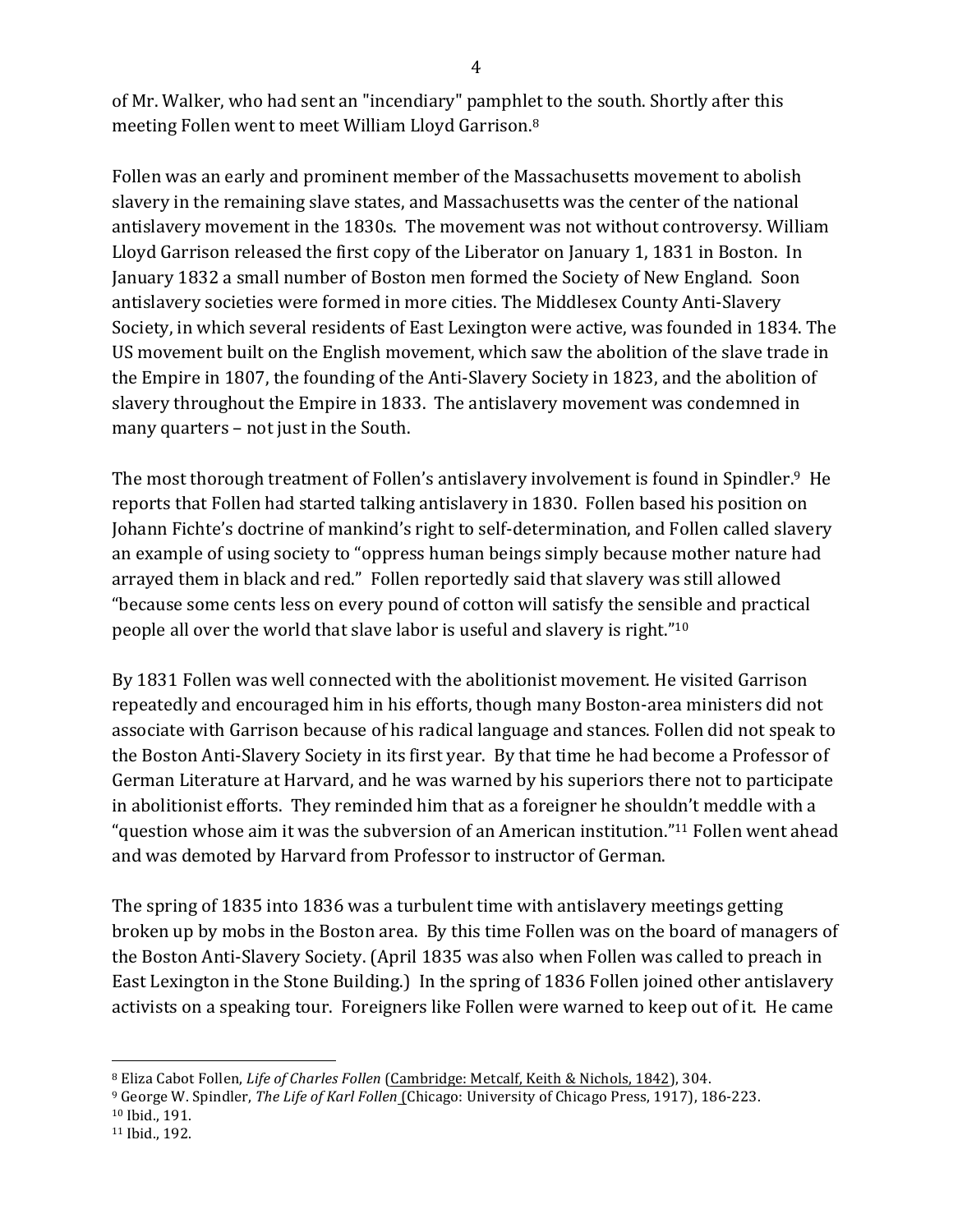back to Boston and, according to leading abolitionist Samuel May, gave a powerful speech.<sup>12</sup> The first part said that free blacks should be allowed into all civil places and meetings (a position opposed by many in the North, including some in the Anti-Slavery Society). In the second part he defended foreigners' right to speak out. In the third part he defended rights of women.

Eliza Cabot Follen also discusses his speech at this time (1836) to the Boston Anti-Slavery Society. She writes that Follen first argued against those who would exclude blacks from the Society meetings. Then he argued for the foreign born to be included too. Follen had first encountered resentment against foreigners participating in t organizations in 1834 when he was chosen to write an Address to the American People, which the New England Antislavery Society had reproduced and sent to every member of Congress. One copy was returned to him with the statement written on it, "A foreigner should recollect the protections afforded him by the institutions of this country, when he undertakes to throw a firebrand amongst the people."<sup>13</sup> Pro-slavery newspapers mounted vehement attacks as well.

To continue Eliza's version of the speech:

 

Our cause is the cause of man. Therefore from the beginning our watchword has been our country is the world. Our countrymen are all mankind. Men and *women* have the same rights. . . . Men have at all times been inclined to allow women peculiar privileges, while withholding from them essential rights. We are far from acknowledgement of the simple truth that  $\dots$  women as well as men are rational and moral beings. And it's not a surprise that the slave's cry for freedom should thrill with particular power through the heart of a woman. For it is woman, injured, insulted woman that exhibits the most baneful and hateful influences of slavery....

I cannot speak of what the free woman ought and must feel for her enslaved sister, - because I am overwhelmed by the thought of what we men, we, who have mothers, and wives, and daughters, should not only feel but do, and dare, and sacrifice, to drain the marshes whose exhalations infect the moral atmosphere of society....

The only object of Anti-Slavery societies is to restore the slave to his natural rights. To promote this object, all human beings, white men and colored

<sup>&</sup>lt;sup>12</sup> Samuel J May, *Some Recollections of our Antislavery Conflict* (Boston: Fields, Osgood, 1869), 255. <sup>13</sup> Excerpts from Eliza Cabot Follen, *Life of Charles Follen* (Cambridge: Metcalf, Keith & Nichols, 1842), Appendix No. IV. Speech before the Anti-Slavery Society January 20, 1836, 629.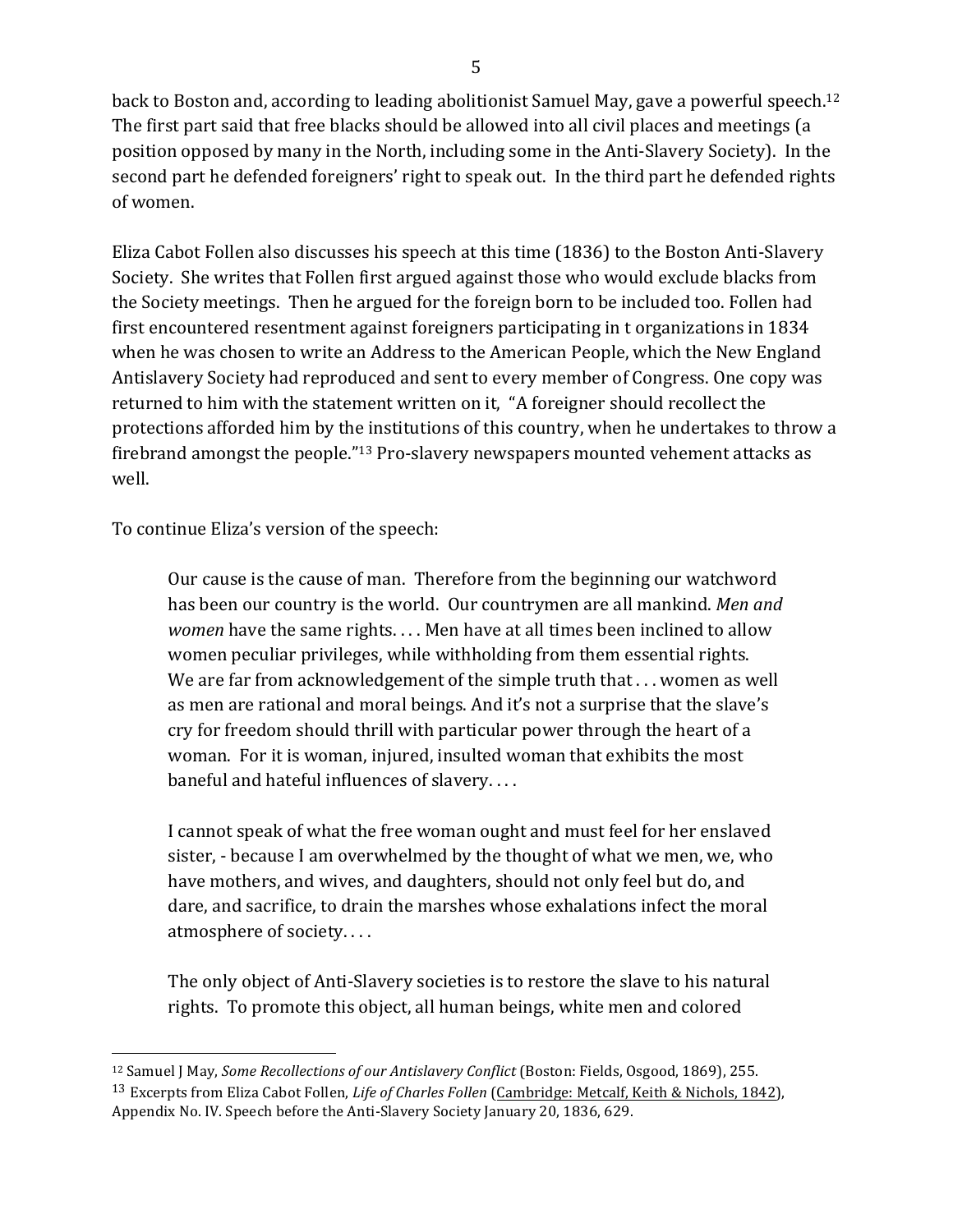men, citizens and foreigners, men and women, have the same moral calling, simply because, in virtue of a common rational and moral nature all human beings are in duty bound, and divinely authorized, to defend their own and each other's natural rights.<sup>14</sup>

Free speech was another issue that the abolitionist movement was forced to defend. In his January 1836 message, the Governor of Massachusetts urged the legislature to prohibit antislavery activities. A legislative committee was formed to study and act on the issue. The antislavery leaders petitioned to present their case to the committee, and Follen was one of nine in the group that went. Follen argued that antislavery advocates had a right to speak about slavery and that the slaveholders were arguing that people couldn't talk about slavery. He also argued that legislative censure of antislavery activists would incite mobs to attack them. For this position the committee told him to hold his tongue.<sup>15</sup> Follen was praised for his comeback and winning style and passion. Samuel May commented on Follen's argument, "I have sometimes thought it was a turning point in our old Commonwealth."16 Some of his wife's friends thought she should feel badly about her husband being thus insulted, but Eliza Follen said, "the unruffled calmness of his soul took possession of mine, and I felt, as he did, that what had passed that day would be felt throughout the Union."<sup>17</sup>

Follen was way ahead of where most clergy would go in his antislavery stances. William Ellery Channing supported abolition but not the Anti-Slavery Society. For this, Follen rebuked him for "giving quotations that the pro-slave people could use."<sup>18</sup> Garrison reported that Follen tried to bring Channing around: "My early faithful and clear- sighted friend, Professor Follen, tried to induce him to make my acquaintance,  $\dots$  but he never manifested any desire to do so."<sup>19</sup> Garrison named his own son Charles Follen.

Rev. Samuel May (uncle of Louisa May Alcott) was a leading abolitionist. In 1869 he wrote a book on the antislavery conflict in which he describes his friend Follen's role in the movement. He reviews Follen's history in Germany fighting for freedom. Then in America he reports that Follen was dismayed that good people weren't fighting slavery. He quotes Follen: "Some men are so afraid of doing wrong that they never do right." <sup>20</sup>

Follen's wife Eliza supported his joining the Anti-Slavery Society even though it meant rejection by some and the loss of his Harvard salary. In her biography she recounts his

<sup>14</sup> Ibid., 629-632.

<sup>&</sup>lt;sup>15</sup> George W. Spindler, *The Life of Karl Follen* (Chicago: University of Chicago Press, 1917), 211.

<sup>&</sup>lt;sup>16</sup> Samuel J May, *Some Recollections of our Antislavery Conflict* (Boston: Fields, Osgood, 1869), 256.

<sup>&</sup>lt;sup>17</sup> Eliza Cabot Follen, *Life of Charles Follen* (Cambridge: Metcalf, Keith & Nichols, 1842), 401.

<sup>&</sup>lt;sup>18</sup> George W. Spindler, *The Life of Karl Follen* (Chicago: University of Chicago Press, 1917), 218. <sup>19</sup> Ibid.

<sup>&</sup>lt;sup>20</sup> Samuel J May, *Some Recollections of our Antislavery Conflict* (Boston: Fields, Osgood, 1869), 254.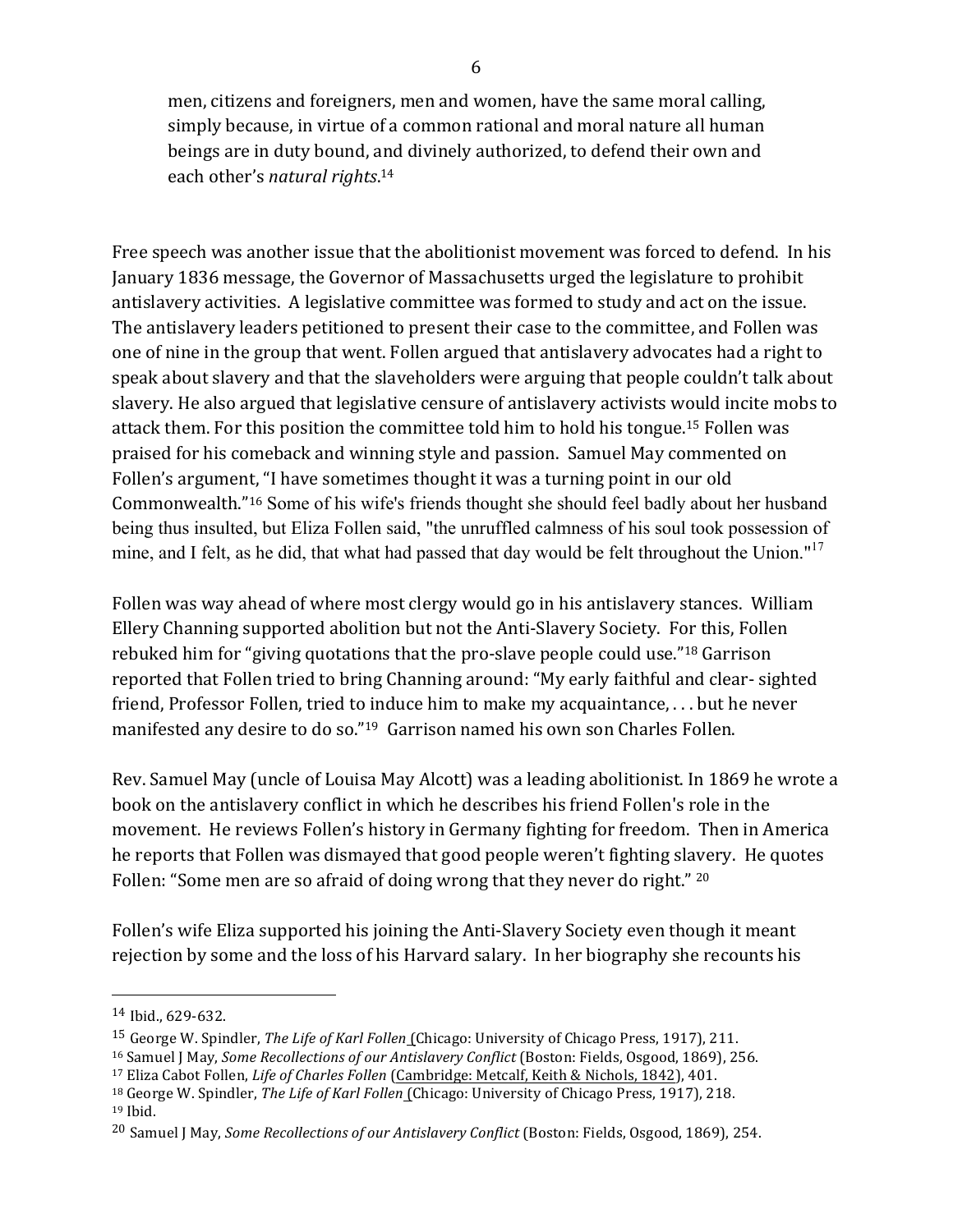history of involvement with the abolitionist movement and quotes many of his writings on the subject.

# Follen's Writing and Antislavery

Follen became a member of the Executive Committee of the Boston Anti-Slavery Society in 1833. At the Society's first convention in May 1834 he was chosen as chair of the committee to draft the Society's statement to the people of the US. It wasn't just a philosophical piece; it got into the conflict between the idea of freedom in the Declaration of Independence versus the clause in the Constitution about returning slaves "to those to whom such service or labor may be due."<sup>21</sup> Follen's statement was distributed around the country, including to Congress. The Society later distributed the statement with the Constitution because many people did not know the details of the latter.

After the 1836 run-in with the legislature and governor, Follen wrote a tract – The Cause of Freedom in our Country – in which he said slavery was only the worst manifestation of a battle between freedom/liberty and intolerance/oppression. The oppression of the slave spilled over to oppression of free blacks, Native Americans and women. He also wrote of elites looking for titles and wealth. He also advocated for universal suffrage and education.22

# Follen's Preaching and Antislavery:

Follen only preached specifically on antislavery once: when he became pastor of First Unitarian Church of NY (after leaving the East Village in  $1836$ ).<sup>23</sup> He preached that slavery went against US history and values. He encouraged parishioners to study each side of the issue and then decide and then use all lawful and moral means to follow the conclusion to stop slavery. He preached against mobs and other means. This caused an uproar, about which Follen said that they "agreed with what he said but not that he should say it." Two powerful parishioners walked out. "A few strongly approved but the majority were either angry or afraid or sorry."<sup>24</sup> At the end of his trial period as pastor he withdrew his name for the permanent position in the New York Unitarian church.

Although he only preached specifically about slavery once, he always preached about freedom and the rights of man. A friend rebuked him early on: "Your sermons are very sensible but you spoil your discourse with your views about freedom. We are all weary of hearing the same thing."<sup>25</sup> He was often rebuked by parishioners too. He would just smile and go on. He wrote to Channing: "There is now and then, apparently, an expectation of

<sup>&</sup>lt;sup>21</sup> George W. Spindler, *The Life of Karl Follen* (Chicago: University of Chicago Press, 1917), 197.

<sup>22</sup> Ibid., 213-214.

<sup>23</sup> Ibid., 216.

 $24$  Ibid., 217

<sup>&</sup>lt;sup>25</sup> George W. Spindler, *The Life of Karl Follen* (Chicago: University of Chicago Press, 1917), 215.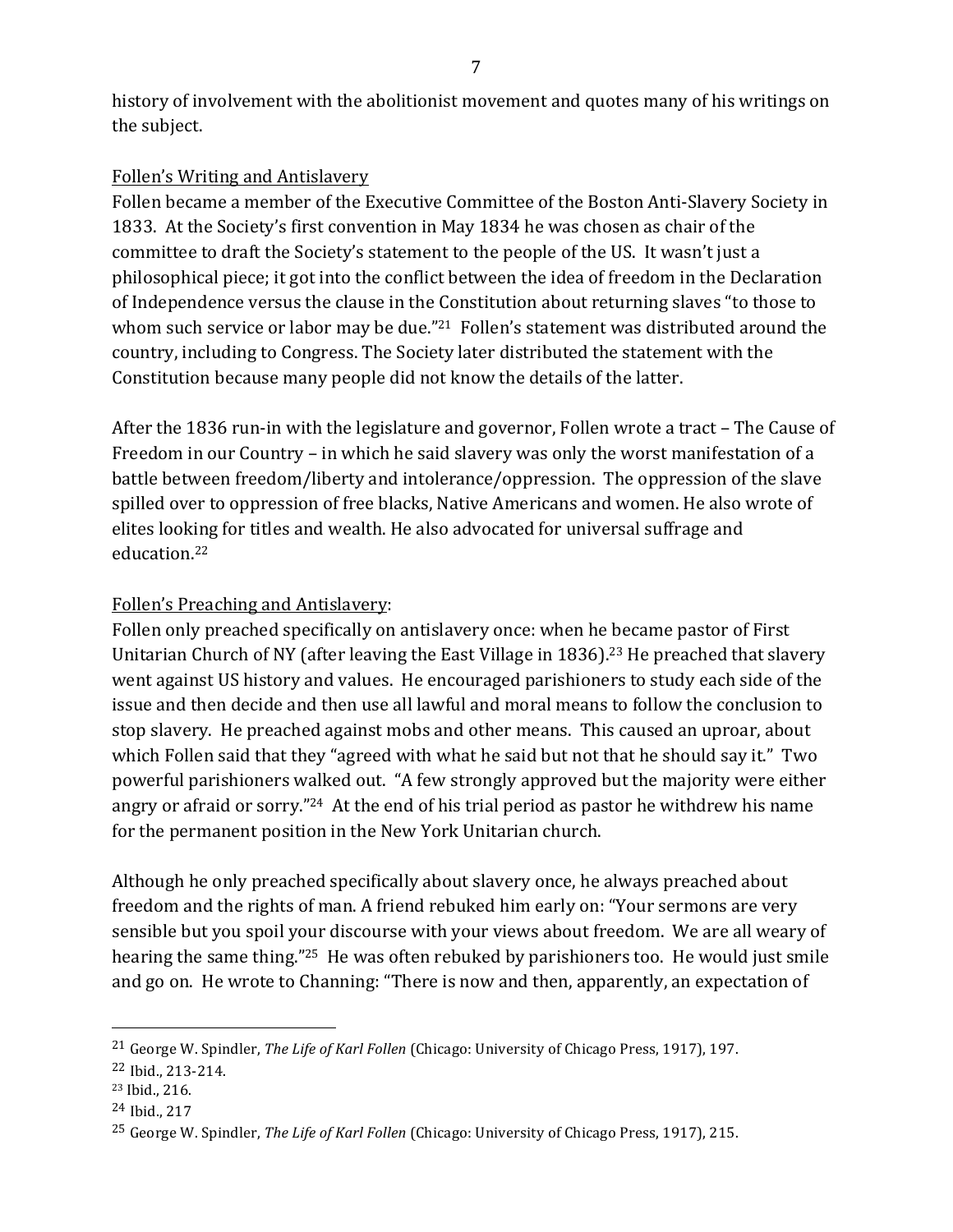hearing rank abolition doctrine, but I avoid exciting words and let the principles make the desired impression. I have never been so strongly impressed with the intrinsic antislavery tendency of Unitarianism, as taking its stand on the absolute worth and eternal destiny of human nature."26

### East Village in the Early 19th Century<sup>27</sup>

In the late eighteenth and early nineteenth centuries, East Lexington became the locus of manufacturing, entrepreneurial spirit and prosperity that outstripped the rest of Lexington. The leading industry, fur dressing, is estimated to have employed over 300 people at its height in the 1830s,<sup>28</sup> Other businesses and supporting trades such as tanning, saw and grist mills, wheelwright and blacksmithing shops, and a shop that sold West Indian goods contributed to the economic vitality of the East Village, as it was called at the time.

Stephen Robbins (1758-1847) and his son, Eli (1786-1856), were the men chiefly responsible for the growth of East Lexington. They, along with Ambrose Morell, another successful fur dresser, had national and international business contacts that apparently gave them more cosmopolitan views than were held in other parts of town where farming was the chief occupation. As far back as the birth of his daughter in 1794, Stephen Robbins demonstrated his sympathy for liberty by naming her Caira after the popular French song of the revolutionary period, Ca Ira, translated as "It will be fine." The song became the unofficial anthem of the French revolutionaries. These views, as we will see, led the Robbinses to associate with leading thinkers of the day such as Emerson, Theodore Parker, and Charles Follen, and to bring these people to speak to their neighbors in the village.

The economic and architectural vigor of East Lexington in the 1830s is evident today in the thirty-three buildings built in that decade that survive along Massachusetts Avenue. Grecian motifs, drawn from Asher Benjamin's architectural books, grace nine of these buildings, most notably the Stone Building. That, in itself, bespeaks the progressive spirit of the village. Architecture, in what is known today as the Greek Revival style, was burgeoning in the period. Americans were looking for a style that would express a distinctly American cultural identity. Americans saw a kinship between their own democratic system and that of ancient Greece.

<sup>&</sup>lt;sup>26</sup> Ibid., 216.

 $27$  This section quotes part of Anne Grady, "Historical Analysis and Architectural History, Historic Structure Report: the Stone Building," Menders, Torrey & Spencer. September 2009: 1-25.

<sup>&</sup>lt;sup>28</sup> George O. Smith, "Reminiscences of the Fur Industry," Proceedings of the Lexington Historical Society Vol. II (Lexington, Massachusetts: Lexington Historical Society, 1900), 175. The number 300 includes men, women and girls, who worked in the shops, and "many girls in well-to-do families, who found good revenue for 'pin money' in sewing furs and making capes and muffs in their homes."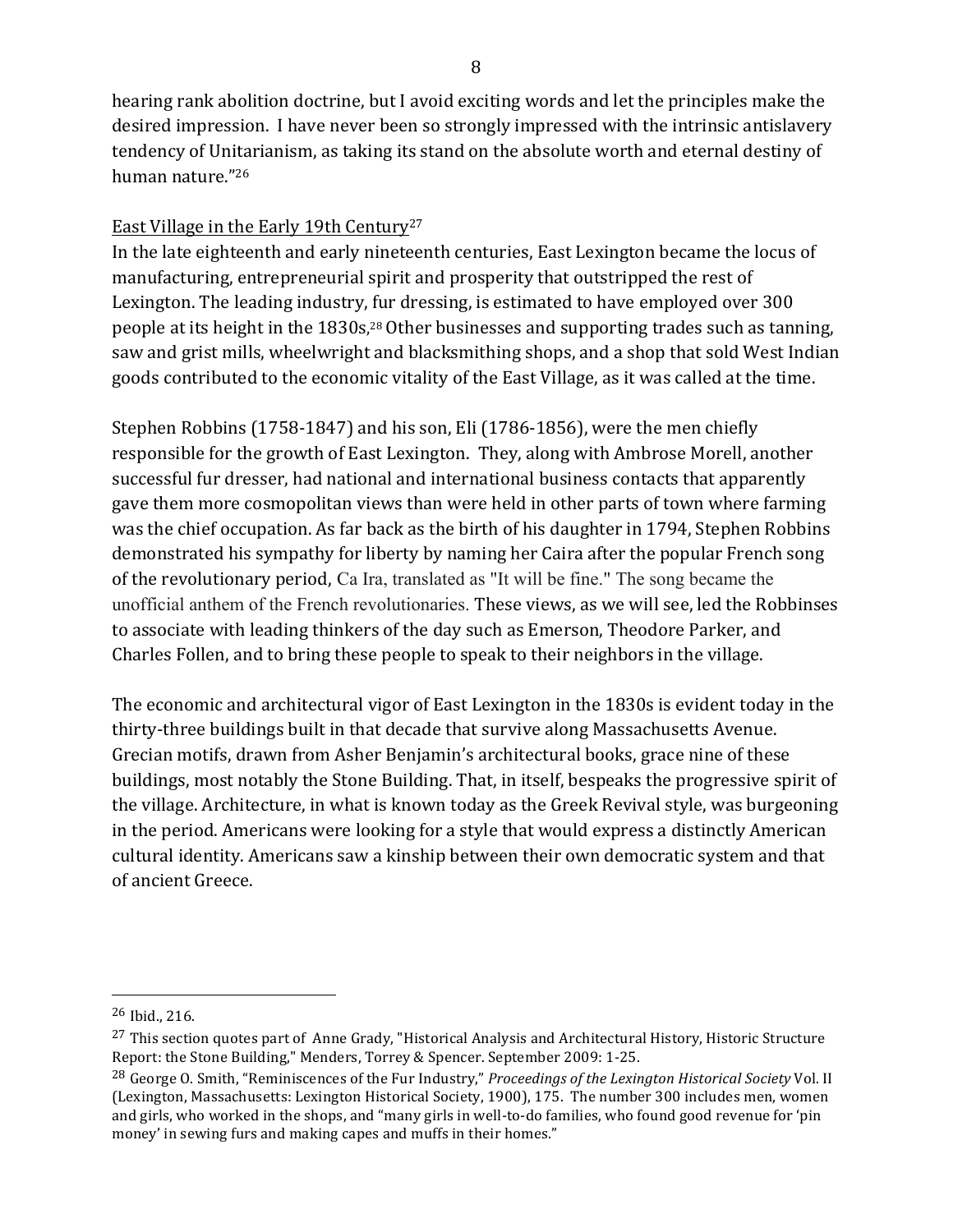Eli Robbins, in particular, used his wealth for the public good. As Bradford Smith said, he "put his heart into all new enterprises for the benefit of the [village]."<sup>29</sup> Emerson called him "A man of genuine public spirit and profuse liberality."<sup>30</sup> The most notable of Eli Robbins's improvements was his construction of the Stone Building in 1833. Anne Grady cites evidence that Eli Robbins built the Stone Building as a Lyceum, a national movement in the 1830s that "was based on the simple idea, that of the coming together of ordinary people – merchants, lawyers, ministers, mechanics, farmers, neighbors all – for the high-minded purpose of learning from one another and from experts about the latest discoveries regarding the physical, social and moral world." $31$  The building was designed to include a lyceum lecture hall on the second floor, while the first floor was built as a residence.

#### The East Village and Antislavery

#### *Eli Robbins's Abolitionist Views:*

 

We know that Eli Robbins and his family became abolitionists, but we don't yet know how or when. Was it through the liberal outlook inherited from his father or absorbed from business or other contacts? Or was it through his association with Charles Follen? Did Follen discuss abolition with Eli Robbins when he first met Robbins about 1833? Follen was already sympathetic to the antislavery movement, if not yet active. Robbins told Dr. Follen that the people of East Lexington desired to have religious services in their village. A newspaper article in 1891 states that "this interested the learned German.... Mrs. Robbins offered to fit up a large room in her house as a place of meeting, and here religious services began, under the ministration of Dr. Follen."<sup>32</sup> It is hard to believe that Follen wouldn't have made his abolitionist views known to Robbins.

The Robbins women are known to have shared Eli's progressive spirit. In addition to his wife's offer of the use of her home for services led by Dr. Follen, references in the diaries of Eli Robbins' daughters, Ellen (b. 1817) and Julia (b. 1819), mention people coming the Robbins house to discuss abolition.<sup>33</sup>

<sup>&</sup>lt;sup>29</sup> Bradford Smith, "History of the Stone Building," *Proceedings of the Lexington Historical Society* vol. II (Lexington, Massachusetts: Lexington Historical Society, 1900), 145.

<sup>&</sup>lt;sup>30</sup> Emerson added, "yet out of his mouth runs ever this puddle of vitriol of spite 'at the other village." William H. Gilman, Alfred R. Ferguson, Merrell R. Davis, Merton M. Sealts, Jr., and Harrison Hayford, eds., *The* Journals and Miscellaneous Notebooks of Ralph Waldo *Emerson* (Cambridge: The Belknap Press of Harvard University Press, 1965), 35.

<sup>&</sup>lt;sup>31</sup> Robert A. Gross, "From Moral Reform to Popular Amusement: The Strange Career of the Nineteenth Century Lyceum," lecture to the NEH Landmarks Workshop, Millbury, Mass, May 27, 2007, p. 2. As quoted in Anne Grady, "Historical Analysis, Stone Building Historic Structure Report," 2009.

<sup>&</sup>lt;sup>32</sup> Lexington Minuteman, October 16, 1891, quoting an article that appeared in the *Transcript.* 

<sup>33</sup> For Example, entries in Ellen Stone's diary for June 1838 include:

<sup>&</sup>quot;Mr. Lothrop, Mr. Dodge and Miss \_\_\_\_ here and spent the afternoon, took tea and talked upon Abolition." And "Mr. Dwight talked upon Abolition all the evening." Robbins-Stone Papers, Box 7 #48. Lexington Historical Society Archives.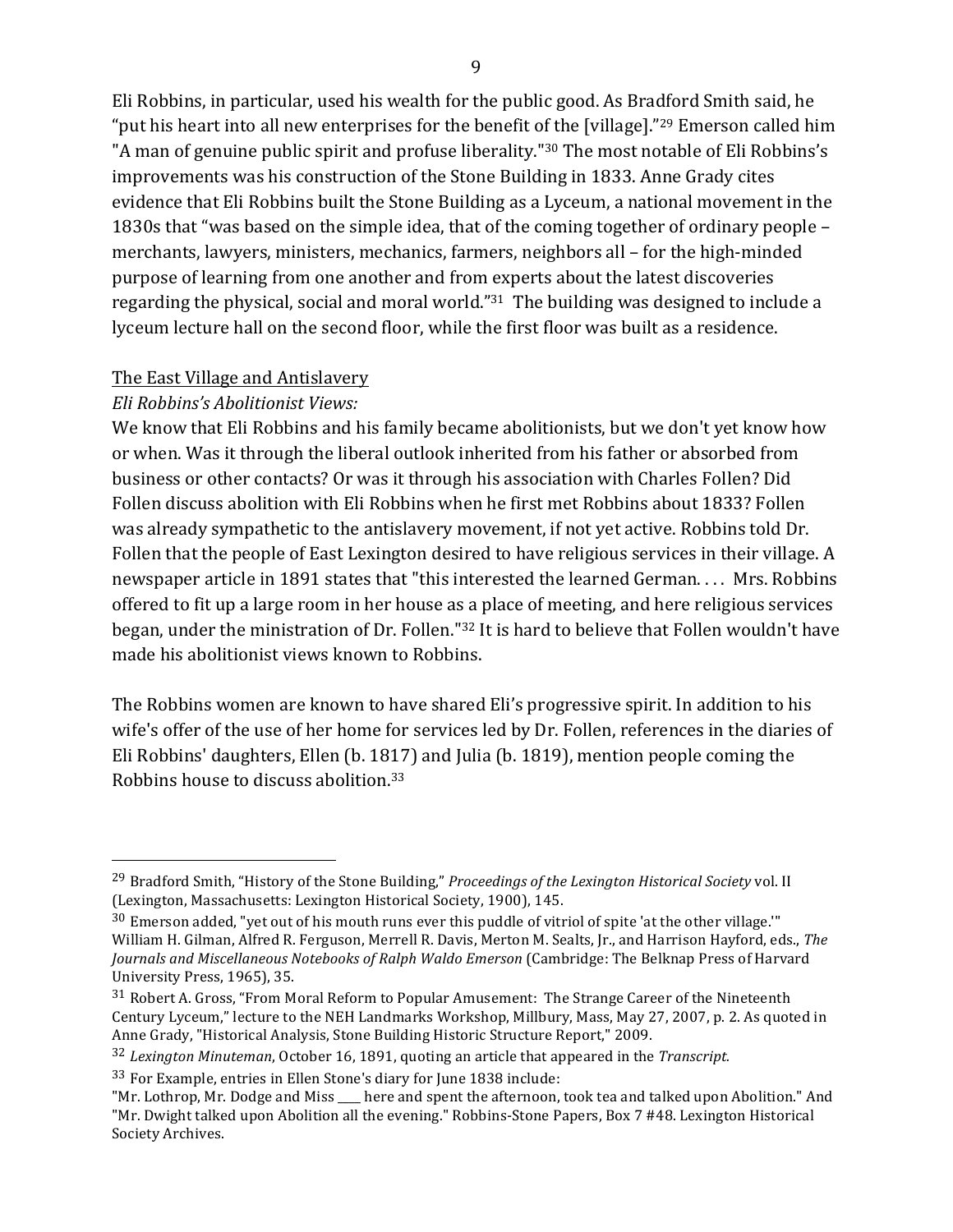There are references to Eli Robbins having built the Stone Building as a place for free speech on such topics as abolition and temperance. For example, George O. Smith in "Reminiscences of the Fur Industry," a paper delivered in 1896, quotes one of Robbins' daughters as telling him that "when the building was being erected, the antislavery and temperance agitations were beginning, and it was found difficult to procure suitable places for discussion of these topics. The school committee had refused the use of the schoolhouse, and the church was closed to petitioners."<sup>34</sup> It should be noted, however, that there was a general prohibition against religion or politics, such as abolition, as subjects for lyceum lectures. Speakers at the Stone Building, including abolitionists Theodore Parker, Wendell Phillips, and Charles Sumner, gave lyceum lectures, but on other topics. The first lecture on abolition at the Stone Building did not occur until 1847 when Parker Pillsbury spoke on the subject.

### East Lexington's efforts to become a separate congregation

In March of 1833, the people of the East Village submitted the first of what would become over a dozen requests to be allowed to have a church of their own instead of having to travel two miles to the church in the of town and having to pay taxes to support the center church. They argued that since residents of the East Village contributed one fourth of the taxes collected by the Town, their request for a church nearer to their section of town should be granted.<sup>35</sup> It was not, however, until 1845 when an act of the legislature required that the Town's ministerial fund be divided between the First Parish, the Baptist Church, and the church in East Lexington, that the East Village church was officially incorporated under the name of the Second Congregational Society.

### Religious services begin in East Lexington

 

Charles Follen was called to preach in the spring of 1835, though, as stated, he may have preached earlier in the Robbins' home. He preached his first sermon in the Stone Building on April 5. He agreed to supply other preachers when he was unavailable. His salary was paid for by repeated subscriptions, records of which that are preserved in the Follen Church records.

Eliza Follen described his pleasure at assuming this role:

Dr. Follen was pleased at finding among the people that fresh and hearty interest in religion, which a society newly formed, and formed in spite of obstacles, usually manifests. They too were pleased with his preaching and put their pulpit under his charge, urging him to preach, himself, as often as

<sup>&</sup>lt;sup>34</sup> George O. Smith, "Reminiscences of the Fur Industry," *Proceedings of the Lexington Historical Society* Vol. II, (Lexington: Lexington Historical Society, 1900), 177-178,

<sup>&</sup>lt;sup>35</sup> Richard Kollen, *Lexington From Liberty's Birthplace to Progressive Suburb* (Portsmouth, New Hampshire: Arcadia Press, 2004), 59.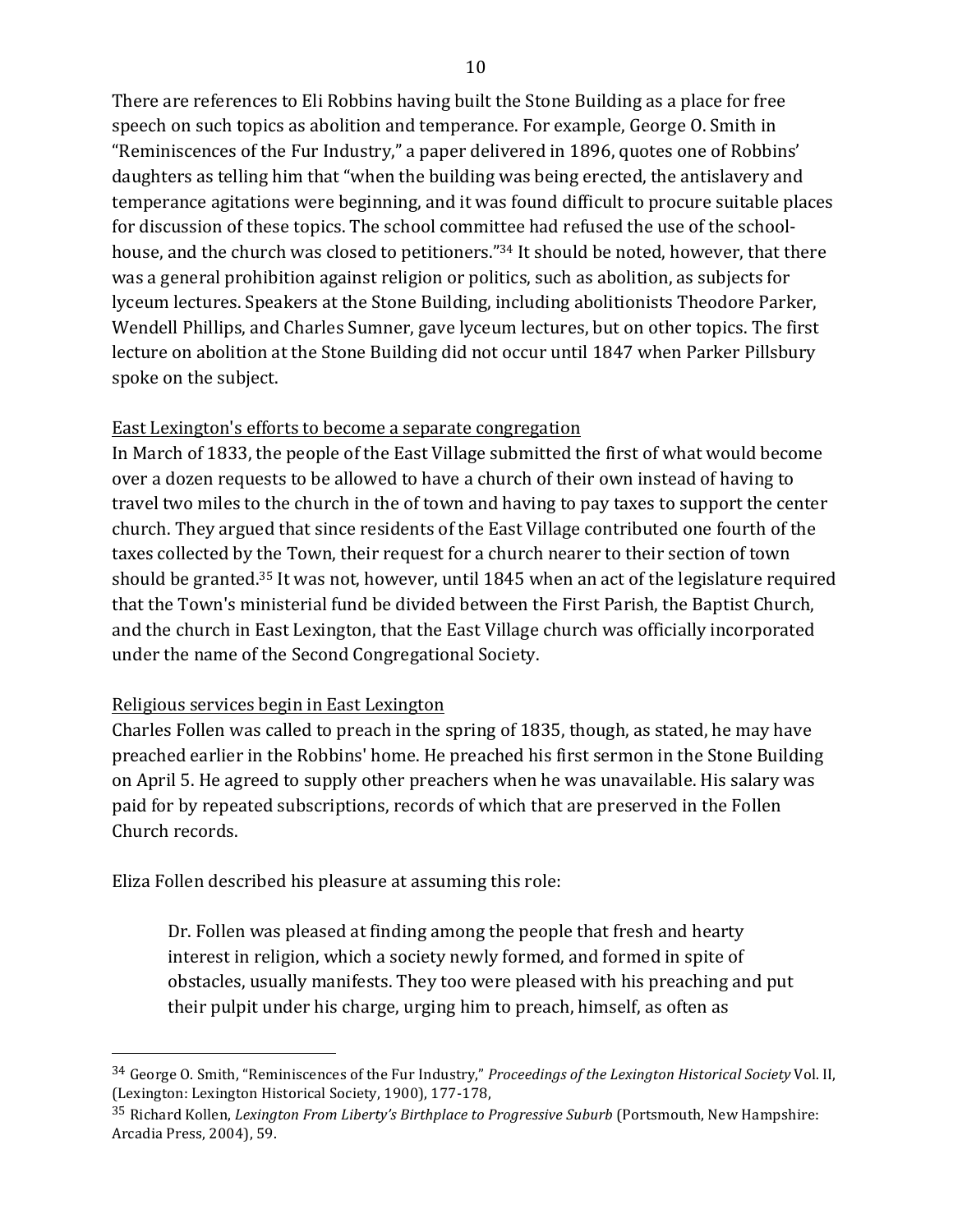possible, and, when he could not, to send some one whom he should approve. This he readily agreed to; and it was from that time a favorite wish with him that this little society should form a church upon a new and better foundation than any that yet existed, one more truly deserving of the name of Christian church.<sup>36</sup>

As it turned out, Follen only preached for six months before assuming the job of tutor to a family of boys. By then he had given up his position teaching German at Harvard and needed more income than the people of East Lexington could provide. In November of 1835 Ralph Waldo Emerson, was hired to supply the pulpit. He preached sixty times before he asked to be relieved of his duties in February 1838. Others, who preached during that time, included John Sullivan Dwight, Theodore Parker and John Pierpont. According to Brayton, Emerson enjoyed the free-speech East Village pulpit. He'd left Boston because he didn't have it in pulpits there. Transcripts of some of the sermons that Emerson gave are available.37

Emerson, in his correspondence with Scottish philosopher, Thomas Carlisle, said that the East Villagers were "simple men who I sustain no other relation than that of a preacher." The East Lexington congregation was the last to which Emerson preached. In 1838, he wrote to Carlisle to say that he "felt freer on the lecture platform than in the pulpit." $38$ 

In 1839, Charles Follen was rehired as minister for \$600 a year. A subscription raised \$3,386 to build a new church. After the building was completed pews sold for \$70 each. The original name of the church was the Christian Society of East Lexington.

A year before Follen agreed to return to East Lexington as their minister, he laid out his idea for a free Christian church. Ironically, the free church that Follen proposed bears greater resemblance to the Follen Church of today than it did, apparently, to Unitarian churches of the 1840s. What he chose to specify in the following description seems to highlight what was different from sectarian church practices of the day. Eliza Follen described his vision:

He wished to see a church established upon what he considered the true Christian principles, where the preacher did not address men as proprietors of pews, but as the possessors of immortal souls; he wished to minister to a church, the doors of which should be open to all those whose creed was universal love and toleration  $\dots$ . His great object was to produce a more truly social worship; he wished that the congregation should take an active part in the services, particularly

 

38 Richard Kollen, *Lexington From Liberty's Birthplace to Progressive Suburb* (Portsmouth, New Hampshire: Arcadia Press, 2004), 58.

<sup>&</sup>lt;sup>36</sup>Eliza Cabot Follen, *Life of Charles Follen* (Cambridge: Metcalf, Keith & Nichols, 1842), 235.

<sup>&</sup>lt;sup>37</sup> Albert J. von Frank, ed. *The Complete Sermons of Ralph Waldo Emerson*, vol 5. (Columbia: University of Missouri Press, 1989).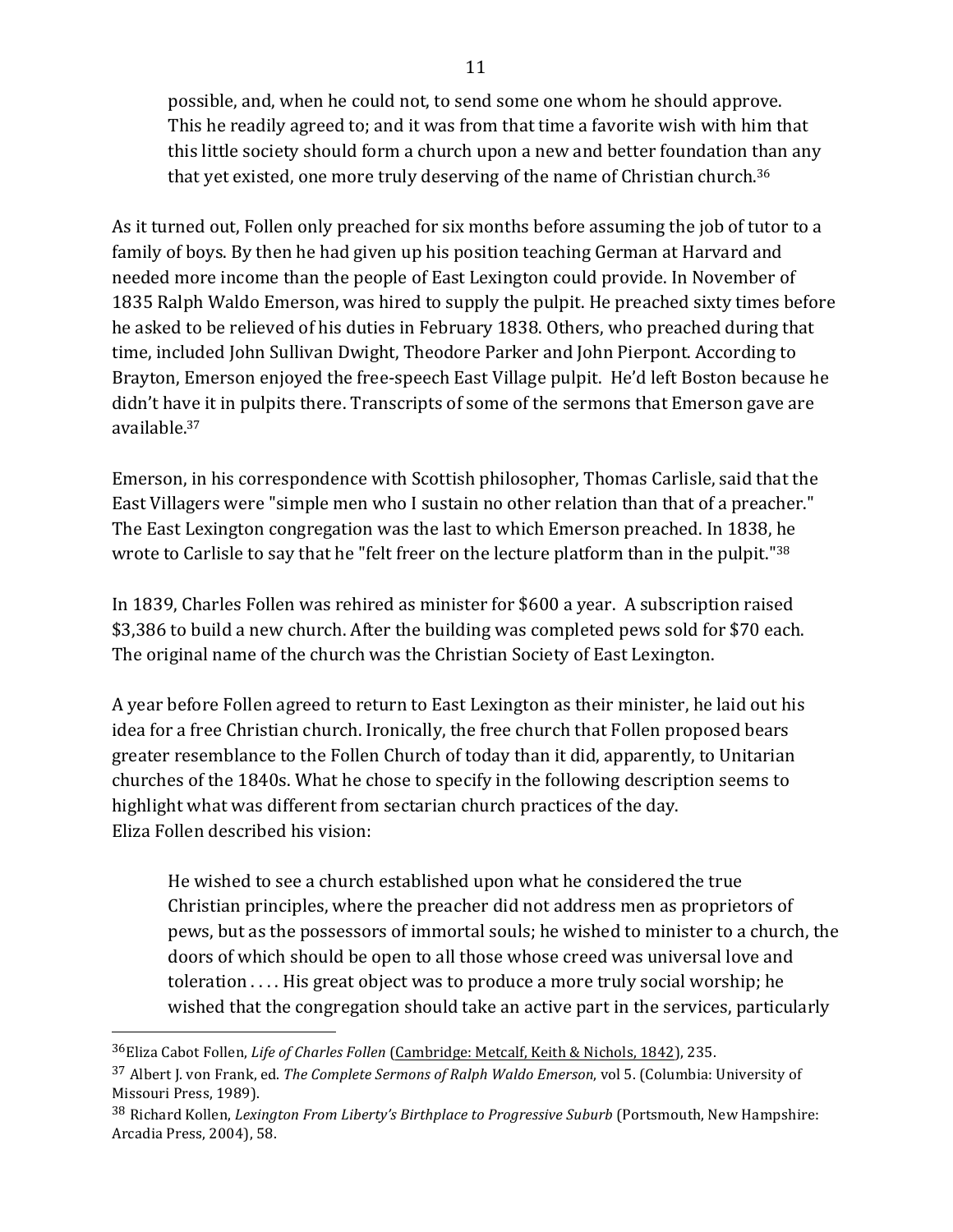the devotional parts  $\dots$ . He wished to see a closer union between members of the same church, to bring the minister more among the people. He wished to do away with the high pulpit, to have the building so constructed, as that whoever desired to speak, could easily find a place to stand where the whole audience could hear him. He wished to imitate the Society of Friends in put women on an equal footing men, and that each should be encouraged to speak according to his or her gift, without any distinction. He wished the music to be a truly devotional act, performed by the whole society, excepting those individuals, who had no musical powers. Painting, sculpture and architecture should be employed as helps and expressions of devotional feeling. He thought a learned minister ... important because all had not the time and opportunity to examine difficult questions for themselves.... He thought it would be better that all expenses of the society should be paid by voluntary subscription.<sup>39</sup>

Eliza Follen said that Follen's desire for such a church "amounted to a passion."<sup>40</sup> George Simonds, a young man who lived in the Robbins household, wrote that Dr. Follen held "frequent public meetings to discuss what constituted a Free Christian Church during his stay with us.... He conversed ... privately upon the Freedom of his church, [with] clergymen as well as others in this city." $41$ 

Follen designed the Follen Church to express the concepts he described. Originally there was no raised stage and before 1865 no chancel, so the pulpit designed by Follen would have stood directly in front of the pews on the same level, bringing the minister into "closer" union" with the congregation. It is hard not to see the tall gothic-arched windows as expressions of "devotional feeling."

The East Lexington congregation apparently accepted the idea of a free church. George Simonds wrote in his journal, "It is said that the Follen Church was built with the understanding that  $\dots$  it would be Antisectarian."<sup>42</sup> In fact, on March 15, 1840 the male members of the church, according to Simonds, "almost, but not quite voted themselves a Unitarian Society," which did not necessarily mean that the men wanted it to be known as a church favoring abolition.<sup>43</sup> The transformation of the church seems to have been the preference of the male members. Simonds said, "Some of the ladies were opposed to this ... alleging that the Society had by so doing departed from the broad principle of a free

<sup>&</sup>lt;sup>39</sup>, Eliza Cabot Follen, *Life of Charles Follen* (Cambridge: Metcalf, Keith & Nichols, 1842). 497-498.  $40$  Ibid.,  $498$ .

<sup>&</sup>lt;sup>41</sup> George W. Simonds, letter to William Clapp, Clerk and member of the Parish Committee, March 15, 1840.

 $42$  George W. Simonds, Journal, March 31, 1840.

 $43$  Ibid.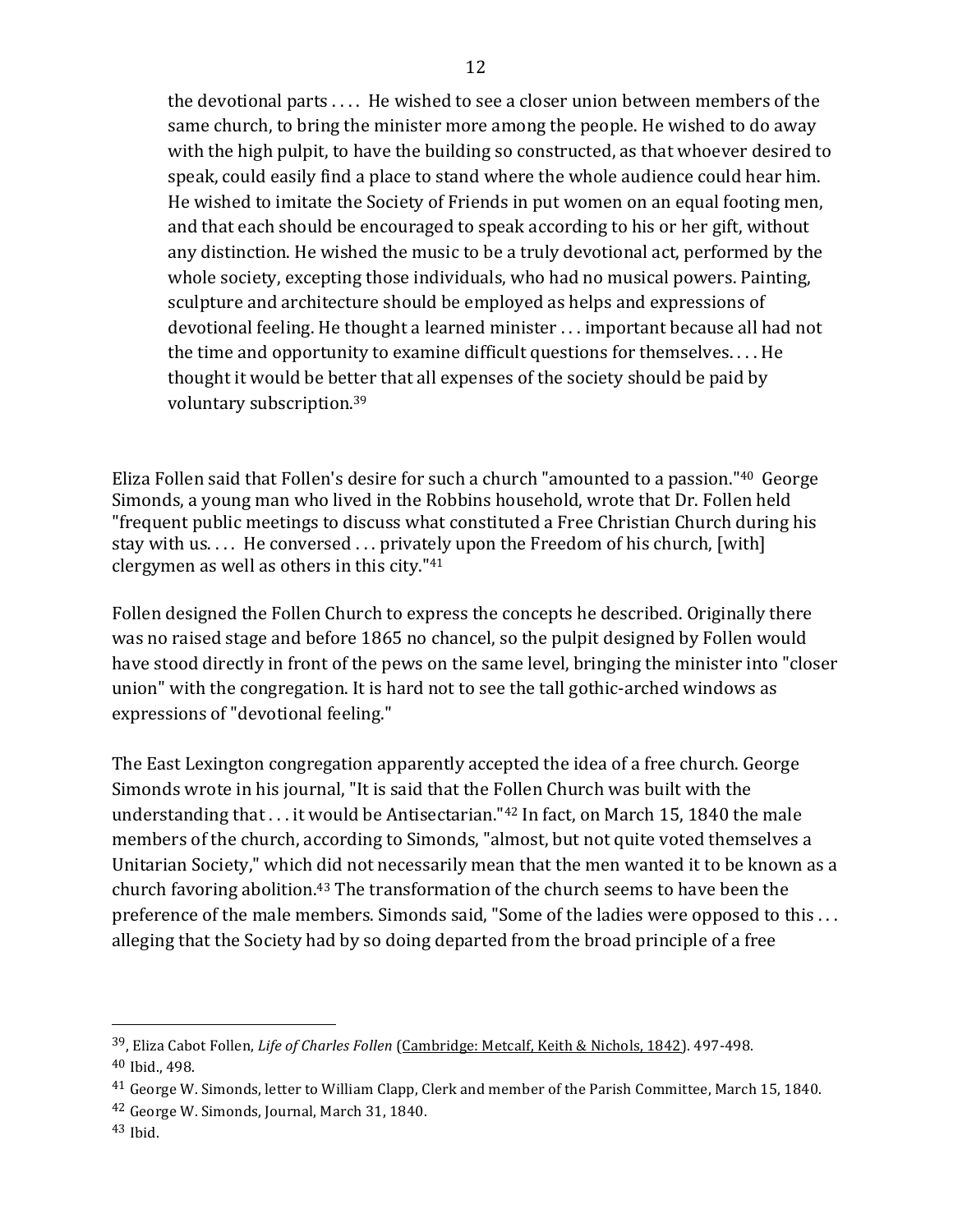Christian church. Some of them on this side dwelling under the same roof as myself [Robbins women] were and are very zealous in conversation on the subject."<sup>44</sup>

The vote by the male members was bitterly denounced in a letter written by an unidentified female member of the church (possibly Ellen Robbins) to the leaders of the church. The author of the letter, who appeared to be responding to an assertion made in a newspaper article, said that the women of East Lexington felt that their hard work to make the building of the church a reality was subsequently ignored, that the women's wishes were overridden, that the church had become a place where abolition and temperance were not addressed or even spoken of, and that Unitarianism now held sway.

An assertion in an article in your paper has suggested the following facts should be published in justice. Two women established a Sabbath school--the first permanent effort made for religious instruction in East Lexington. It was the women. When a sufficient interest was produced to [pay] for preaching and Unitarians of Cambridge refused to come to them, who placed their position before Dr. Follen and induced him to come [?] It was a woman. When it became necessary to build a church, whose arguments brought Dr. Follen back after a short absence? It was a woman. Was it not a woman who solicited the largest donations from people of different faiths, as well as very many small, which they \_\_ not have built their little church, setting aside 11 hundred dollars that was procured by tea parties and hard work at a fair, which was not all taken to carpet the aisles [?] Finally, was it not a woman who consented to give up all party and sectarian ties to establish a truly free Christian church  $[?]$  It would seem so, for as soon as the Lords of East Lexington—priests of Unitarianism—step forward and take the control, which they get by taking all they then have given in the shape of pews. Then and not till then the free Christian church is forgotten and sectarian Unitarianism prevails. Anti-slavery and temperance are actually pushed out, not even a notice can be read. An attempt is made to establish a creed but in spite of the custom of the society,  $\ldots$  which does not count [women's votes], her voice is raised against it. An effort is made to purge the Library  $\left[\cdot\right]$  it is a woman who comes forward to oppose it—"my mother's gold ring" for example, I suppose, [was] considered a useless school book [and] was thrust outside, [though books like this were] selected by Dr. Follen, R.W. Emerson and other liberal minds. Of course [as the Library] contained books that did not suit sectarians,  $[they] \ldots$  would be considered useless schoolbooks.<sup>45</sup>

It was recently suggested that the refrain, "It was a woman" resonates with the refrain in

<sup>44</sup> Ibid.

<sup>&</sup>lt;sup>45</sup> Transcription of a letter found in the early records of the Follen Church, possibly written by Ellen Robbins, to an unidentified newspaper. Lexington Historical Society Archives.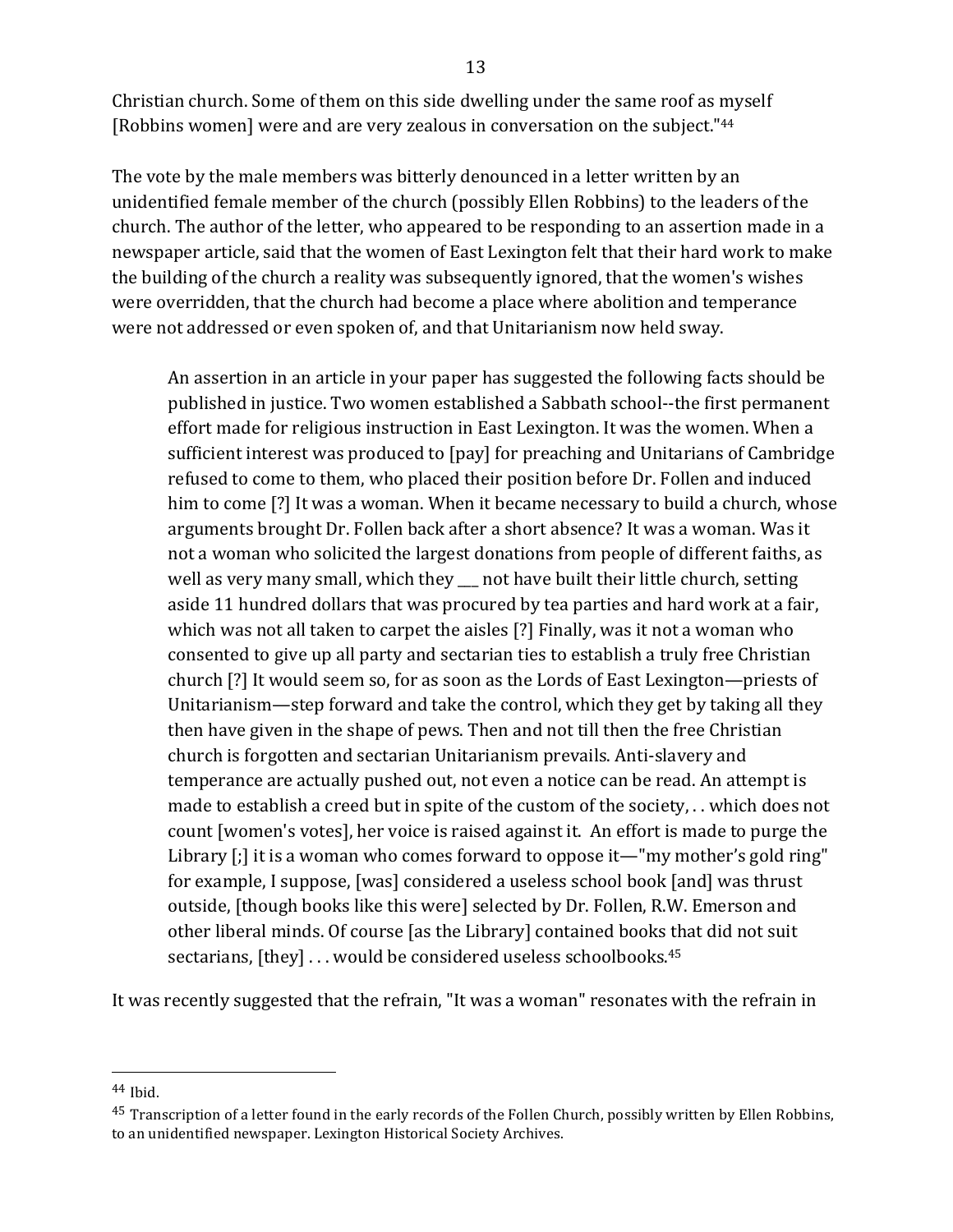# Sojourner Truth's later poem, "Ain't I a Woman."<sup>46</sup>

### Follen's Death and Memorial Service

In late 1839 Eliza and Charles were in New York City, where he was lecturing. According to Eliza, Follen tried to delay his return to Lexington to attend the dedication of the new church building in January 1840. She was ill, and he asked the congregation to push back the date of the service. They said no and he got on the Steamship Lexington as scheduled. It caught fire in Long Island Sound killing Follen and all but four others on board.

According to several sources, the Anti-Slavery Society wanted to hold a large public memorial service for Follen in January with Rev. Samuel May preaching. But all the churches in the Boston area (including the Christian Society of East Lexington) refused. According to Kollen, people feared that May would "broach the subject" of abolition. May was denied pulpits in all Boston churches. He lamented their refusal of the service but said it was "the temper of the times." Channing wanted to use his church but his trustees blocked him.

At the East Village church, all but one of the male members (S. L. Lothrop), voted to deny May permission to speak at the church. $47$  George Simonds and the women of the Robbins family were vehemently opposed to the decision. Simonds wrote in his journal:

The church would never have stood where it does [regarding slavery] if Dr. Follen had been with us. To him they owed nearly all for their success  $&$  he was an abolitionist too. I felt irritated and still do. I also feel disposed to absent myself from that church 'till it has more Abolitionist spirit.<sup>48</sup>

A memorial service for Follen was not held until April 27, 1840 when the Marlborough Chapel opened its doors to 2,000 mourners.

### How widespread was support for abolition in East Lexington?

Addressing this question is one of the objectives of this paper. The answer is not entirely forthcoming, given the limited historical documentation available to us. Resources we have used include:

--Mary Keenan's biography of Julia Robbins, *In Haste, Julia* and resources that Keenan has shared with us. Known antislavery supporters included Mulliken family and others mentioned in correspondence with Julia Robbins about abolitionist efforts in the 1840s.

<sup>&</sup>lt;sup>46</sup> Mary Haskell, personal communication to Anne Grady

<sup>&</sup>lt;sup>47</sup> George Simonds Journal, March 31, 1840.

 $48$  Ibid.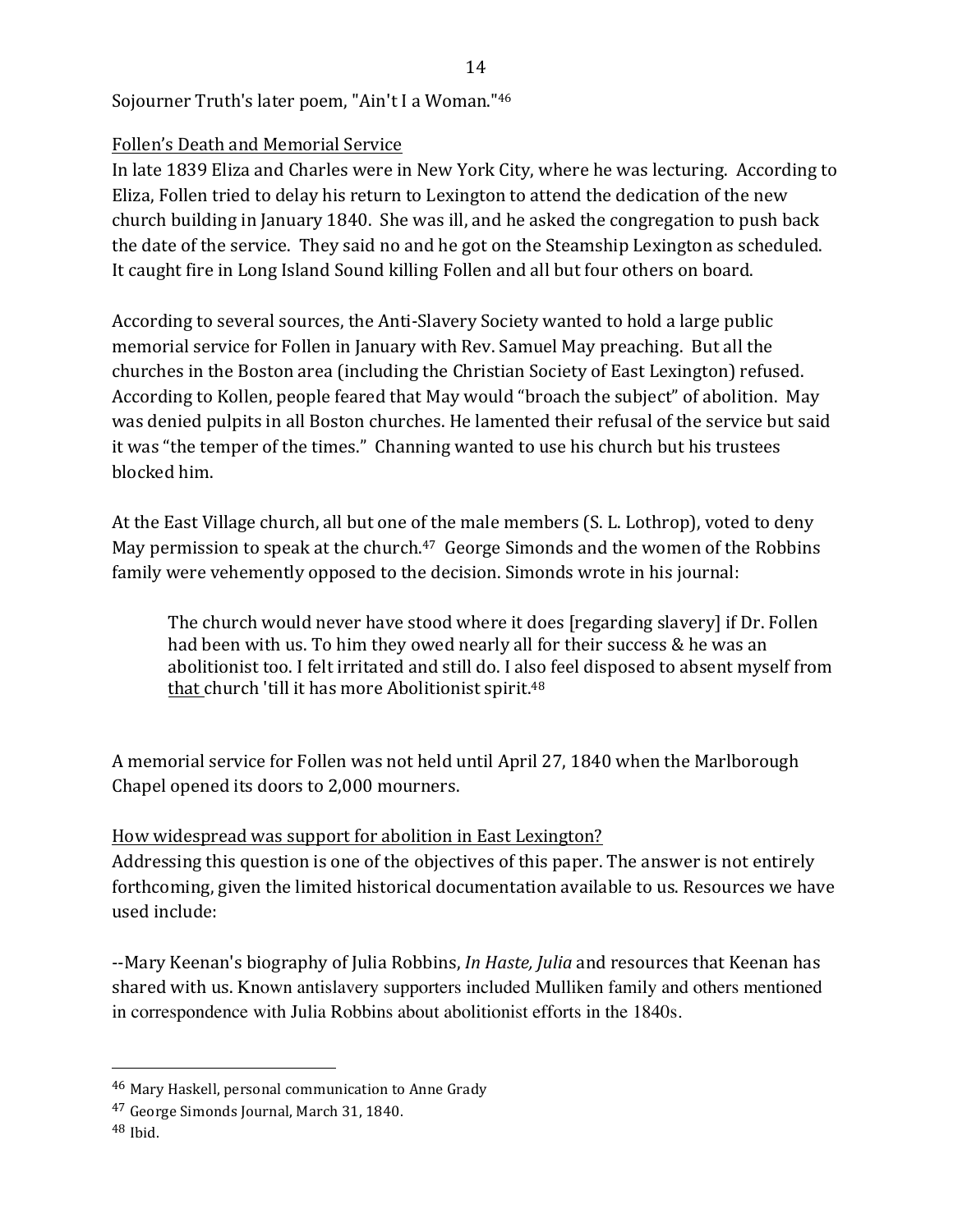--Journal of George Washington Simonds. George Simonds was a nephew of Mrs. Robbins who was living with the Robbins family during the time when he wrote a year-long journal in 1840. Although only 20 years of age, he was a committed abolitionist. He frequently mentions reading abolitionist newspapers before handing them on to others, like John Gammell. Simonds's journal and a letter he wrote to the clerk of the Follen Church are the chief sources of information about the votes of the men in the congregation for the church become Unitarian instead of nonsectarian, and to prevent Rev. Samuel May from delivering a eulogy for Charles Follen at the church. After the votes, Simonds never again referred to the church as the Follen Church (a name used informally even then), but called it the proslavery octagon church.

--Participation of East Lexington residents in the Middlesex County Anti-Slavery Society of which Charles Follen was one of the founders. Ambrose Wellington and Cyrus Pierce were officers in the Middlesex County Anti-Slavery Society and George Simonds attended a meeting of the Society in Westford.

--Indications of the liberal outlook of East Lexingtonians in general, which might imply support of abolition. In addition to the influence of what Emerson called Eli Robbins' "profuse liberality," Emerson and Rev. Samuel May supported the idea that the founders of the Follen Church were liberal. May identified the founders as the "highly liberal Christians at East Lexington."<sup>49</sup> Emerson stated that he was surprised that the church had become Unitarian as he thought that the church was dedicated to freedom and liberty.<sup>50</sup>

### --Petitions to the Massachusetts Legislature

The most interesting sources of information about the views of the people of East Lexington are the petitions to the General Court that they signed between 1843 and 1860. Petitions were, then as now, a means of conveying requests for action by both state legislatures and the US Congress. They were also reluctantly accepted in the midnineteenth century as a suitable activity for women, who, of course could not express their opinions at the ballot box. It is worth noting, in addition, the close association between the abolition movement and the Women's Rights movement. Many leaders, such as Lucretia Mott and Elizabeth Cady Stanton, who fought women's right to vote in the nineteenth century, began as advocates for abolition.

We have reviewed manuscript versions of eleven petitions from Lexington to the General Court of the Commonwealth that are preserved in the State Archives.<sup>51</sup> Most of the

<sup>&</sup>lt;sup>49</sup> Samuel J. May, *Some Recollections of our Antislavery Conflict* (Boston: Fields, Osgood & Co., 1869), 257.

<sup>50</sup> George Simonds Journal, April23, 1840.

<sup>51</sup> Harvard University - Collection Development Department, Widener Library, HCL / Massachusetts Anti-Slavery and Anti- Segregation Petitions; Massachusetts Archives. Boston, Mass.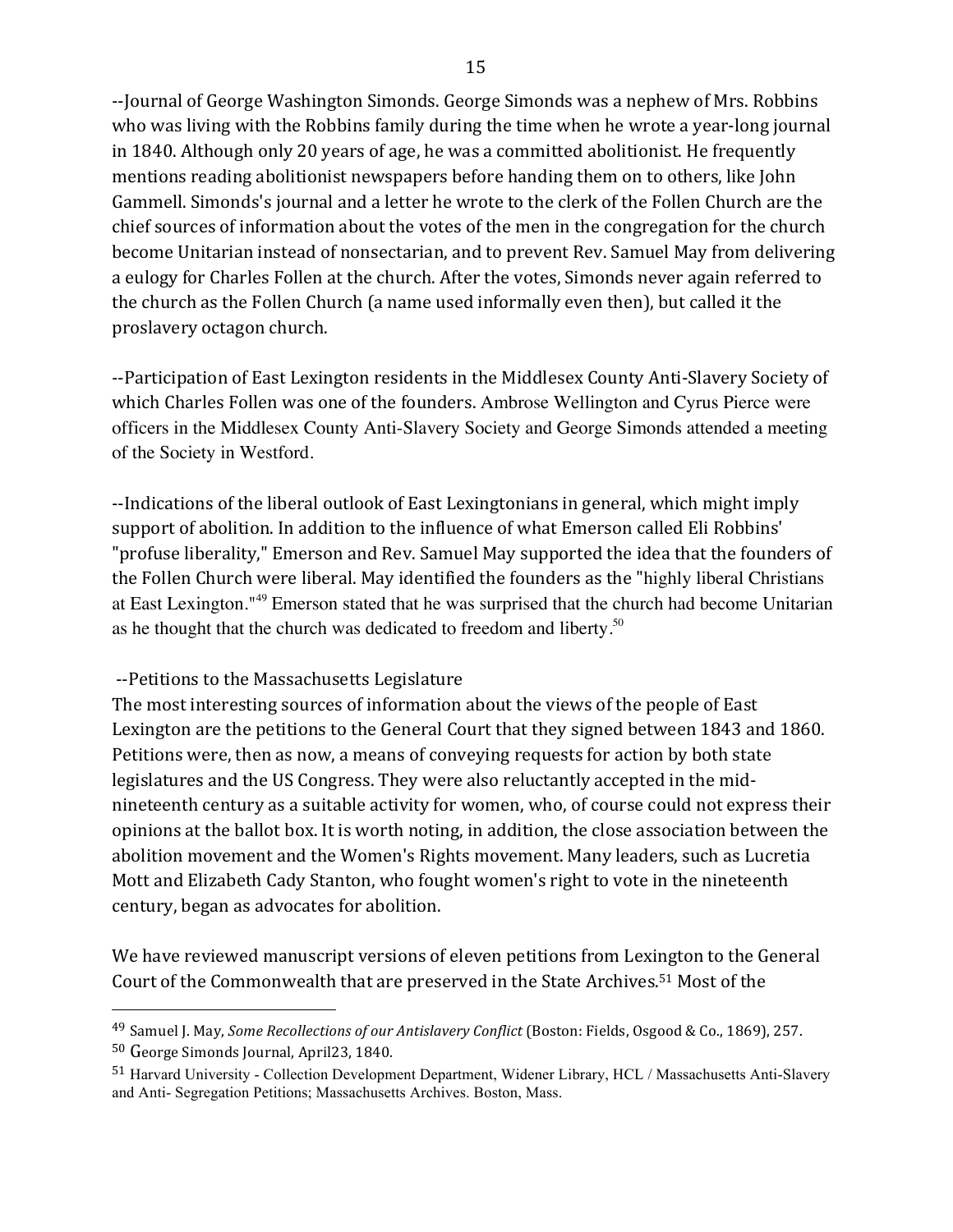signatures are those of East Lexington people. Five of the petitions addressed liberal causes that are, in some cases, still current:

- Reform and support of discharged convicts (1845, 48 signatures)
- Abolition of capital punishment (1849, 146 signatures)
- Abolition of capital punishment (1850, 84 signatures)
- Allow women the right to vote and hold public office (1850, 25 signatures)
- Prohibition of school discrimination (1855, 85 signatures)

Six of the petitions were related to the treatment of fugitive slaves and associated topics.

- Against aiding and abetting slavery in any form Petition of Nathaniel Mulliken (Latimer Petition, (1843, 56 signatures)
- Request for noncompliance with Fugitive Slave laws Petition of George W: Simonds (1851, 118 signatures)
- Request for noncompliance with Fugitive Slave laws Petition of Eli Robbins (1851, 71 signatures)
- For Removal of Edward Greeley Loring, Judge of Probate, who caused an inhabitant of the Commonwealth to be sent into Slavery Petition of Andrew C. Davidson (1855, 69 signatures)
- Against rendition of fugitive slaves Petition of Peter Wellington (1859, 9 signatures)
- Against slave hunting. Petition of Peter Wellington (1860, 28 signatures)

 

We compared the names of signers of these petitions with the names of members of the Follen Church. The findings, however, can only be approximate. We have just the names of the original male members of the church. Except in the case of two women who owned pews, women were not listed as members. We do not as yet have records of the members of the church up until 1860. Also, although many of the names of signers are shown on the 1853 map of East Lexington as property owners, we have not identified the percentage of signers who were not residents of this area of Lexington.

In total, 199 people signed these petitions regarding the treatment of slaves; some of them signed 2, 3, or 4 petitions. Ninety-four signers were men and 105 were women and "others;" $52$  Of the 94 male signers, only 17 were among the 82 known members of the

 $52$  Many of the names of petition authors and signers are East Lexington names. The signees are divided into two columns for "Voters, Gentlemen" and "Nonvoters, Ladies and others." See illustration following this text.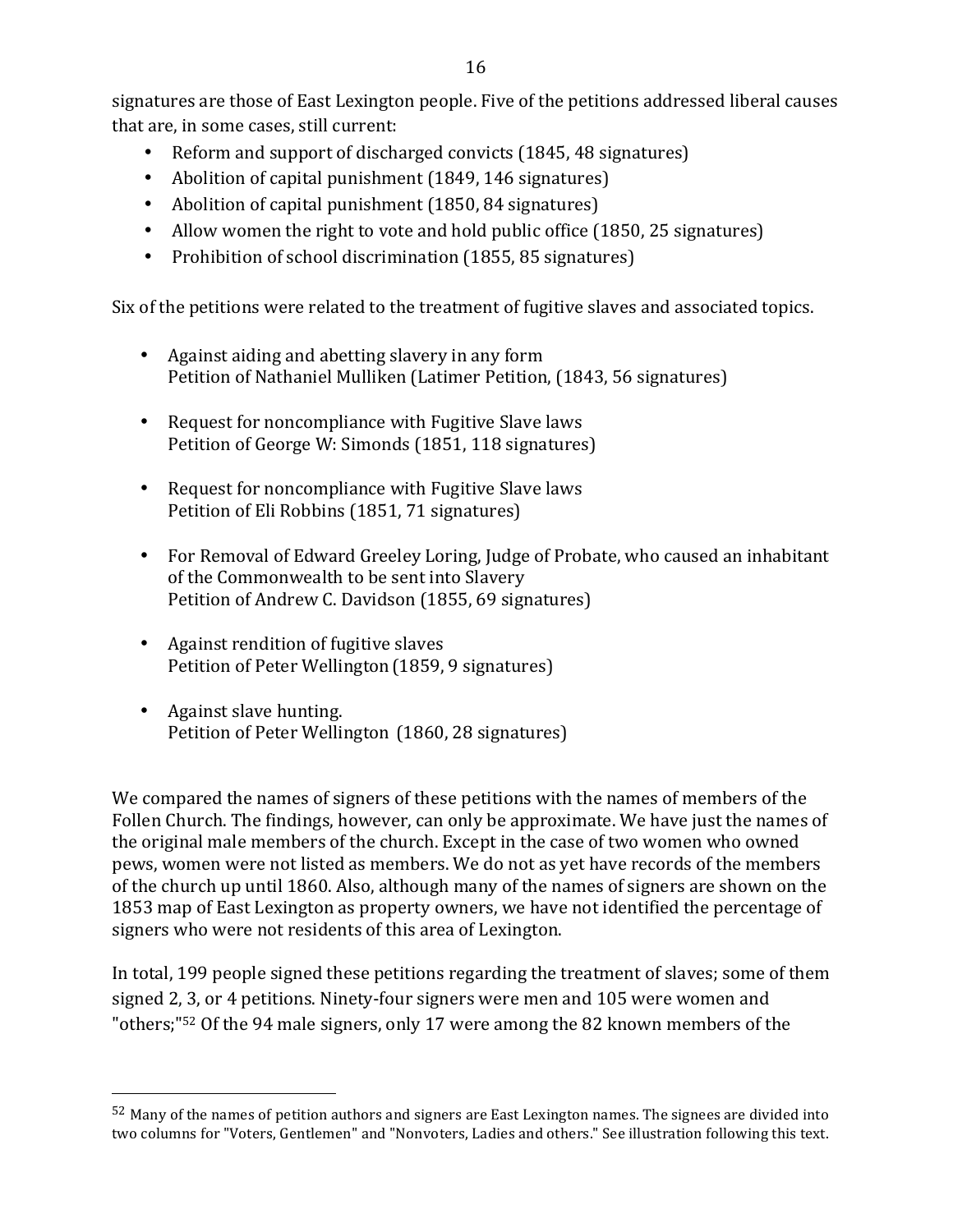Follen Church. Of the 105 female signers, as best can be determined, 34 were related to male members of the Follen Church. $53$ 

Thus, only 20 % of the original 82 male members of the church signed these petitions. The proportion appears to be substantially higher among women at  $40\%$ . The reason for the relatively low numbers of petition signers related to the Follen Church is unknown and somewhat surprising. A deeper look at the demographics and wealth of the male members of the Follen Church might be instructive. We do know that one of the leaders of the Church, Amborse Morell was a Whig and his opposition to allowing Rev. May to eulogize Charles Follen at the church in East Lexington because, as he said, all the Boston churches also refused to do so, may be an indication of his broader influence.<sup>54</sup>

--The role of Unitarian churches in abolition.

The switch from the idea of a "Free" Christian church to a Unitarian church, decried by the women of the Follen Church, and its implications for non-support of abolition reflects a broader context of Unitarianism at the time. A number of Unitarians may have opposed abolition because they profited from slave-produced products of the South like cotton. According to a Unitarian Universalist Association educational resource, Unitarian churches were about equally divided among those that supported abolition, those that only gave tacit support, and those opposed to abolition.<sup>55</sup> Rev. Samuel J. May presented a more critical picture of the response of Unitarian churches to abolition.<sup>56</sup>

### Merge of the Unitarian and Universalist churches in East Lexington

For reasons that are not yet explained the Universalists built a church, between April 10 and October 1, 1840, just across the street from the Follen Church.<sup>57</sup> Some of the members of the Universalist Church were also members of the Follen Church. There must be a story behind this separation, but as yet no documents have surfaced to explain it.

 $53$  Female signers of the petitions were identified as related to male members of the Follen Church through their listings in Charles Hudson, *History of Lexington*, Vol. 2 (Genealogy) and from pervious research by an unidentified author located in the Follen Church Records ad the Harvard Divinity School.

<sup>54</sup> According to the Encyclopedia Britannica the "Whig Party was formally organized in 1834, bringing together a loose coalition of groups united in their opposition to what party members viewed as the executive tyranny of "King Andrew" Jackson. They borrowed the name Whig from the British party opposed to royal prerogatives."

<sup>55</sup> http://www.uua.org/re/tapestry/adults/river/workshop12/178742.shtml

<sup>56</sup> "The Unitarians as a body dealt with the question of slavery in any but an impartial, courageous, and Christian way. Continually in their public meetings the question was staved off and driven out, because of technical, formal, verbal difficulties, which were of no real importance, and ought not to have caused a moment's hesitation. Avowing among their distinctive doctrines, "The *fatherly character* of God as reflected in his Son Jesus Christ," and "*The brotherhood of man with man everywhere*," we had a right to expect from Unitarians a steadfast and unqualified protest against so unjust, tyrannical, and cruel a system as that of American slavery. And considering their position as a body, not entangled with any proslavery alliances, not hampered by any ecclesiastical organization, it does seem to me that they were *pre-eminently guilty* in reference to the enslavement of the millions in our land with its attendant wrongs, cruelties, horrors." Samuel J. May, *Some Recollections of our Antislavery Conflict* (Boston: Fields, Osgood & Co., 1869), 337.

 $57$  George Simonds Journal, April 10 and Oct. 1, 1840.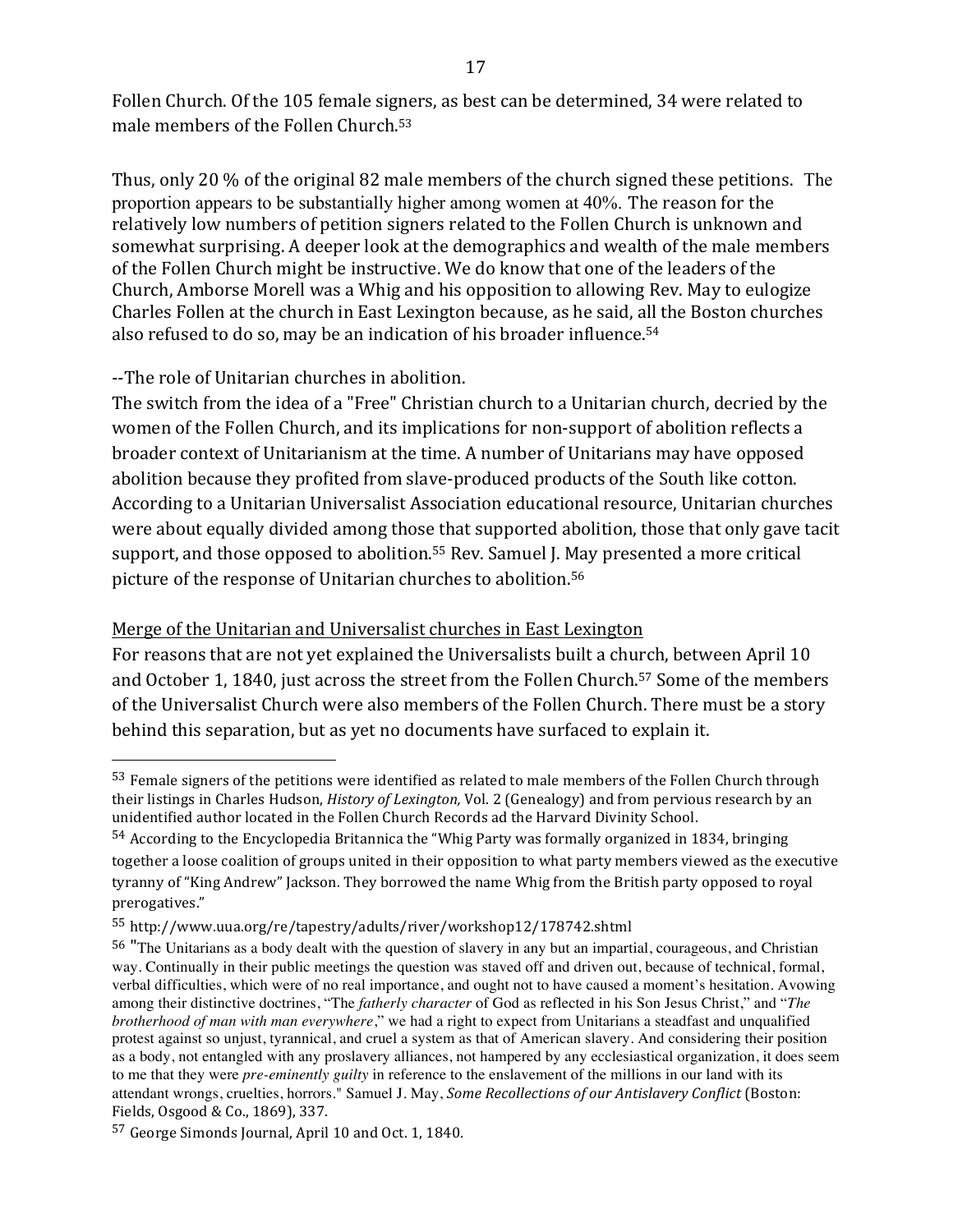In 1850, however, the Second Congregational Society and the Universalist Societies of East Lexington formed a "federation." In 1865 the two bodies merged under the name "Church" of Our Redeemer." The Universalists sold their land and building and put the proceeds toward renovating the Follen building to accommodate them. The church was not named Follen Church officially until 1891 as a condition of taking \$3,000 from Eleanor Beals to establish the Beals Repair Fund, which remained an independently managed Church endowment until it was given to the Church Trustees to manage a few years ago.<sup>58</sup>

### **Thoughts**

What should we make of all this? Several things strike us.

Charles Follen was active and prominent in the Boston Anti-Slavery Society. He was a lead organizer, speaker, writer, and advocate. He joined early and he was outspoken about the rights of slaves and free blacks (and women, native Americans, and immigrants). He kept active even when Harvard threatened and then hit him with a serious demotion. He associated with radicals in the movement, but he advocated working within the law based on arguments from German self-determination philosophy and the US Constitution. He was clearly a formidable man driven by a strong moral compass.

But apparently it wasn't Follen's practice to specifically preach about antislavery, nor was it the practice in other Boston pulpits. Partly this may have been from fear of violence from opponents, but it also seems that Unitarians, Bostonians and even possibly the East Villagers were not all the radical thinkers or activists regarding slavery that we like to portray, not through their churches anyway. The Villagers undoubtedly knew of Follen's Anti-Slavery Society leadership, but apparently they also knew that he would not be talking antislavery in church, and most were likely all right with that.

It is difficult for us, to whom the issue seems so black and white, to understand how the Follen members of the 1840s could hold ambiguous views regarding abolition. Perhaps it was a controversy not unlike the one that certain Unitarian churches today face about hanging a Black Lives Matter sign or becoming sanctuaries for undocumented immigrants (an issue now and in the 1980s), or hosting draft counseling (a controversy in the 1960s).

We can, however, hold onto the fact that the leading women of the congregation, the Robbins ladies, who were furious at the antislavery positions of the male members, and who by their actions made the church possible in the first place, and their father Eli, who gave the land on which the church was built, were avowed abolitionists. Perhaps they, along with Charles Follen, should be considered the true founders of the Follen Church.

<sup>58</sup> Douglas Percy Brayton, *The History of Follen Church*, 1939.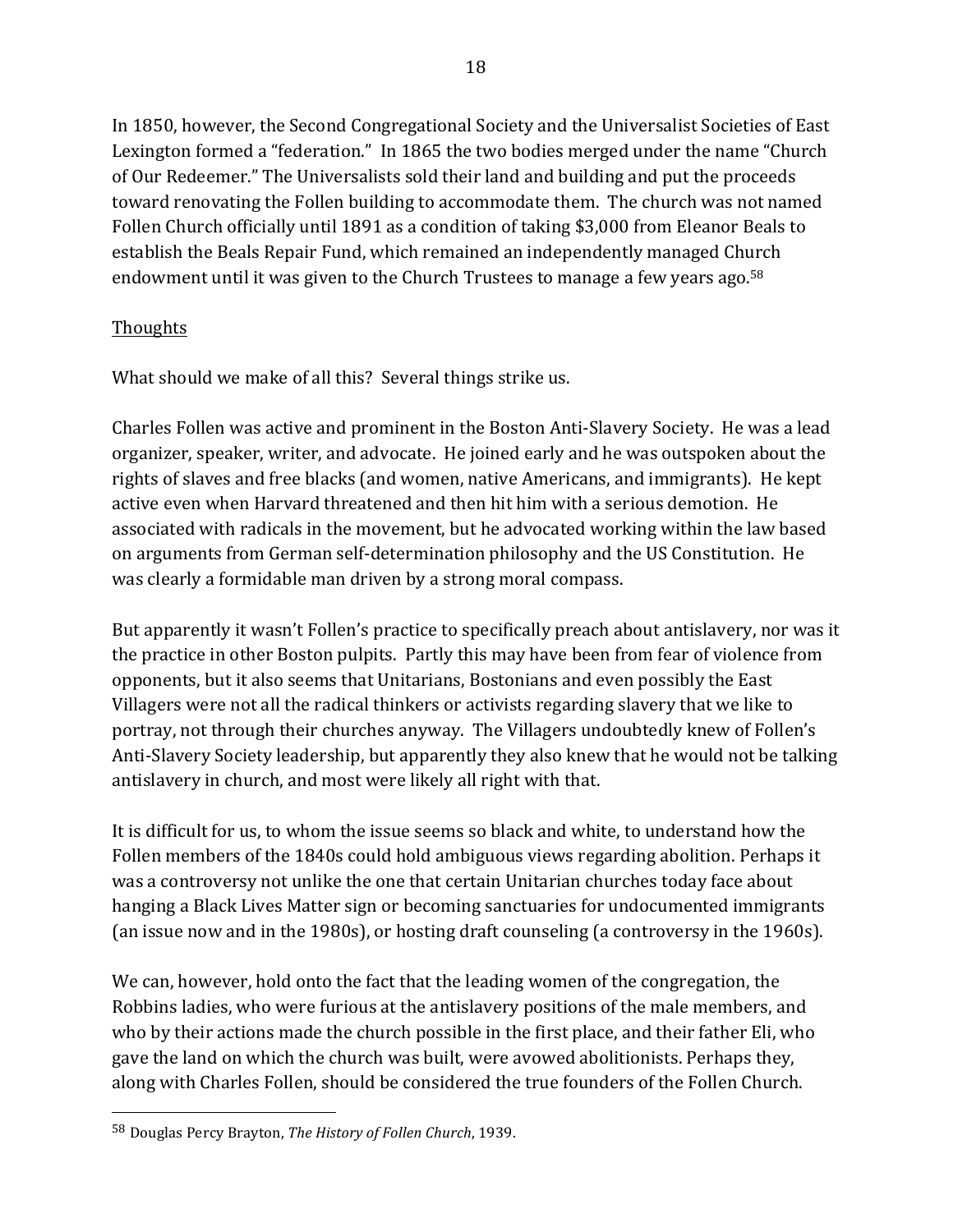Going forward, the support of 30% of Follen members (averaging women and men), who signed abolition petitions in the  $1840s$  and  $1850s$ , was likely not insignificant in the context of the time and might even have constituted a hotbed of antislavery sentiment.

We welcome corrections, comments, suggestions, additions, and references to other sources. 

The authors of this report wish to thank Mary E. Keenan for her contributions to our research.

#### Bibliography

- Brayton, Douglas Percy. *The History of the Follen Church: Centennial History*. Lexington: Follen Church, 1939.
- Ferguson, Faith. "A Brief Biography of George W. Simonds of Lexington and Boston, Massachusetts, 1820-1871." Unpublished paper, Dec. 17, 2010.
- Follen, Eliza L. *Life of Charles Follen*. 5 vols. Boston: Thomas H. Webb and Company, 1844. Reprint. Forgotten Books, www.ForgottenBooks.com

Follen Church, Early Records. Transcription, Follen Church Archives.

- Follen Community Church (Lexington, Mass.). Records, 1807-2007. Andover-Harvard Theological Library, Harvard Divinity School, Harvard University.
- Gilman, William H., Alfred R. Ferguson, Merrell R. Davis, Merton M. Sealts, Jr., and Harrison Hayford, eds., *The Journals and Miscellaneous Notebooks of Ralph Waldo Emerson.* Cambridge: The Belknap Press of Harvard University Press, 1965),
- Grady, Anne. Historical Analysis and Architectural History, Menders, Torrey & Spencer. "Historic Structure Report: the Stone Building," September 2009: 1-25.
- Harvard University Collection Development Department, Widener Library, HCL / Massachusetts Anti-Slavery and Anti- Segregation Petitions; Massachusetts Archives. Boston, Mass.
- Hudson, Charles. *History of the Town of Lexington*. 2 vols. Boston: Houghton Mifflin Company, 1913.
- Keenan, Mary E. *In Haste, Julia*. Lexington: Lexington Historical Society, 2011.
- Kollen, Richard, *Lexington From Liberty's Birthplace to Progressive Suburb*. Portsmouth, New Hampshire: Arcadia Press, 2004.

May, Samuel J. *Some Recollections of our Antislavery Conflict*. Boston: Fields, Osgood & Co., 1869.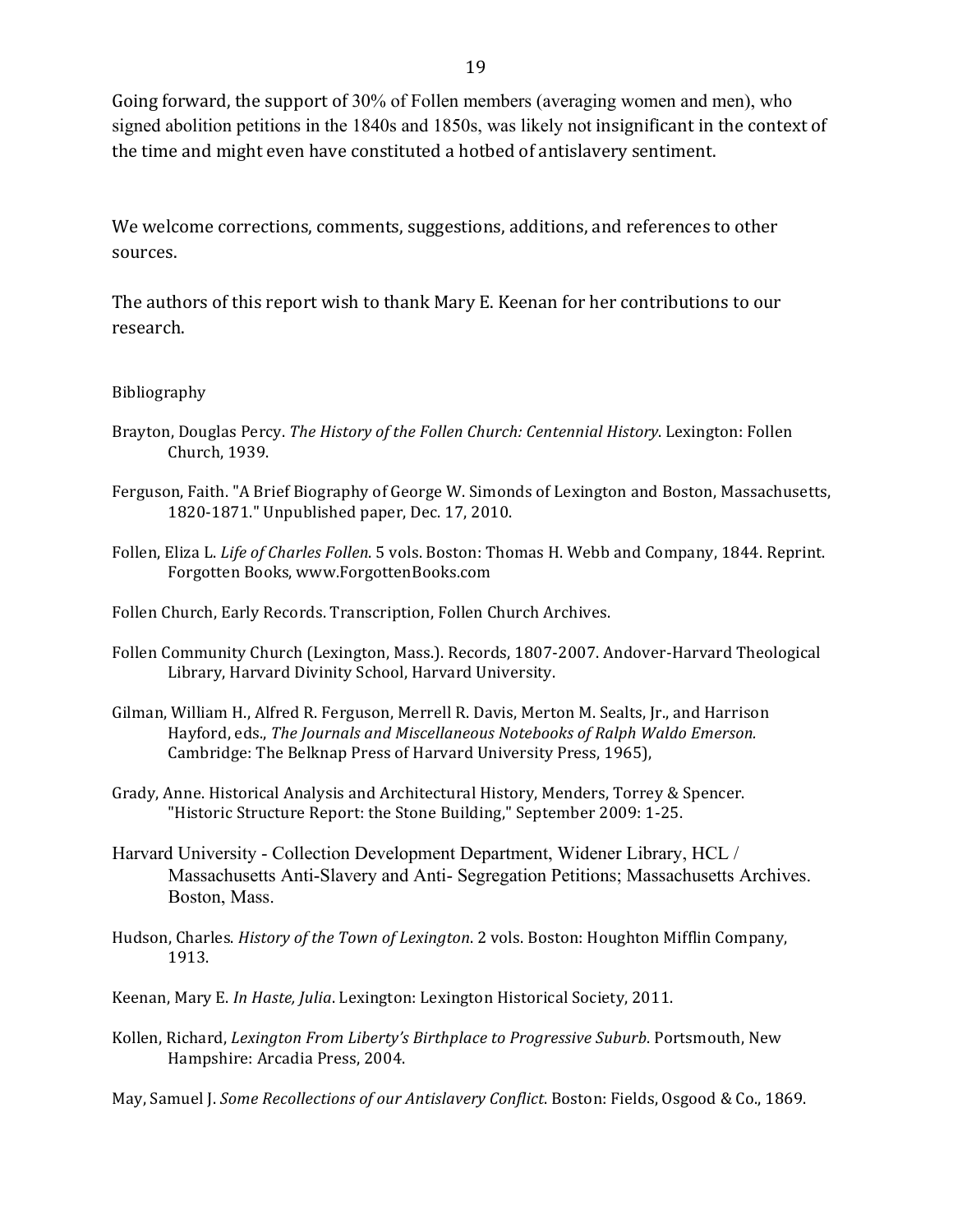- Petrulionis, Sandra Hargert. To set This World Right: the Antislavery Movement in Thoreau's Concord. Ithica: Cornell University Press, 2006.
- Reinhardt, Elizabeth W. and Anne A. Grady. "Asher Benjamin in East Lexington, Massachusetts." *Old-Time New England Ser. No. 247-248* (Winter-Spring 1977: 235.
- Sinha, Manisha. *The Slaves Cause: A History of Abolition*. New Haven: Yale University Press, 2016.
- Sofen, Eric. "The Architectural History of the Follen Church." Paper for Lexington High School course, Investigating Lexington's History. January 30, 2003.
- Smith, A. Bradford. "History of the Stone Building." Proceedings of the Lexington Historical Society vol. II. Lexington, Massachusetts: Lexington Historical Society, 1900, 144-157.
- Smith, George O. "Reminiscences of The Fur Industry." *Proceedings of the Lexington Historical Society* vol. II. Lexington, Massachusetts: Lexington Historical Society, 1900, 171-186.
- Spindler, George W. The Life of Karl Follen. Chicago: University of Chicago Press, 1917.
- von Frank, Albert J., ed. *The Complete Sermons of Ralph Waldo Emerson* vols. 1 and 5. Columbia: University of Missouri Press, 1989.
- Yacovone, Donald. *Samuel Joseph May and the Dilemmas of the Liberal Persuasion 1797-1871*. Philadelphia: Temple University Press, 1991.